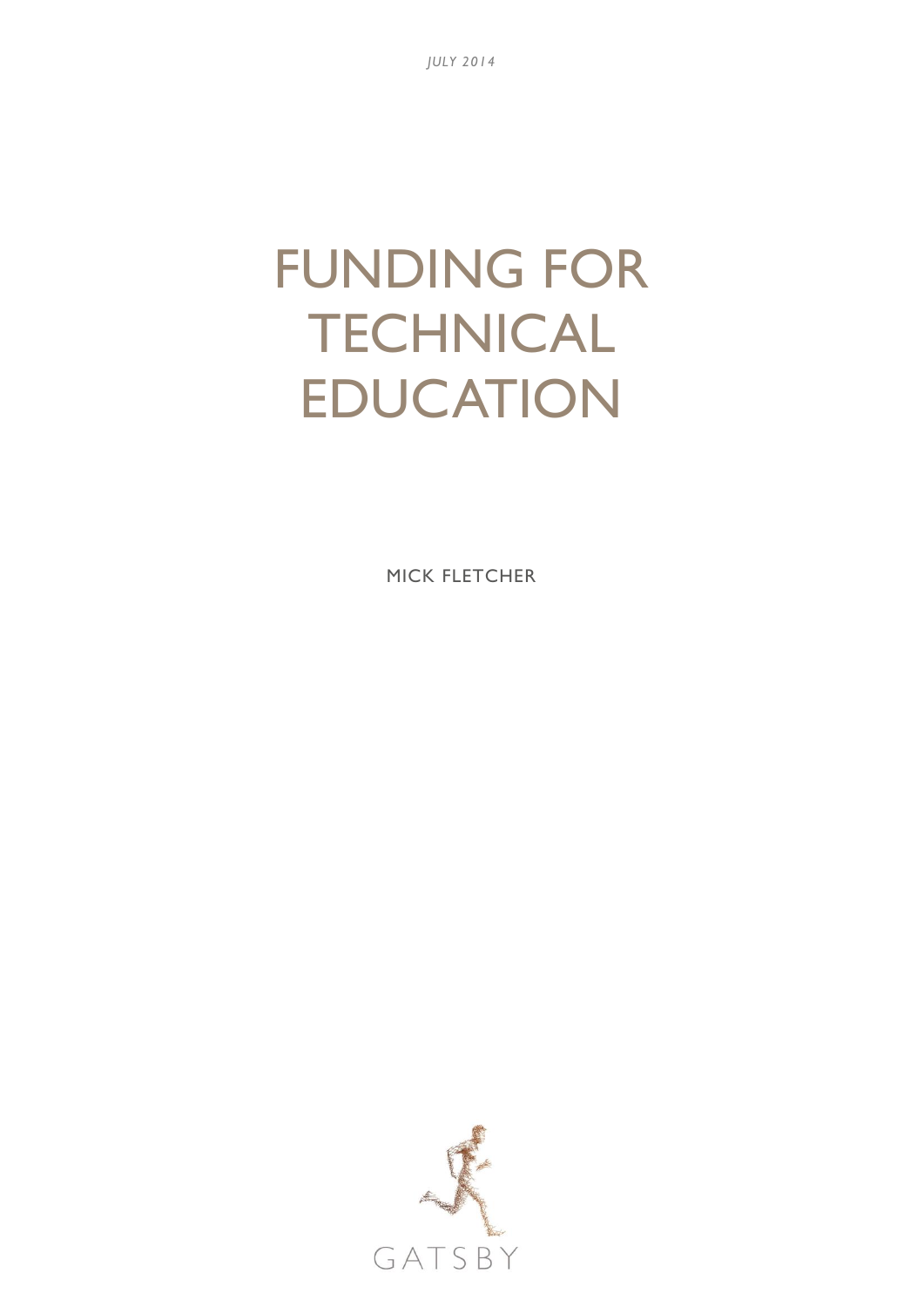# EXECUTIVE SUMMARY

#### AIM OF THE PAPER

The aim of this paper is to summarise the current funding arrangements for technical education in England in order to assess whether they might be better designed to promote its provision and uptake. It focuses mainly on provision at levels 3 and 4 and on applied rather than academic programmes.

## FUNDING ARRANGEMENTS

The 'funding arrangements' are taken to mean the regulations that cover who and what can attract public funding, the processes by which the scale and balance of provision in any institution is decided and the levels of public funding that relate to particular individuals or activities. The paper draws on guidance published by the Education Funding Agency (EFA) and Skills Funding Agency (SFA), as well as informal interviews with a range of stakeholders.

## PROVISION FOR 16-19 YEAR OLDS

Provision for young people in schools, colleges and other providers is funded by the EFA and based in the main on the number of students in an institution. The mix of provision is determined by student choices, although government requires English and Maths to be taught to all those without a GCSE grade C in the subject and encourages further study of Maths for everyone. Students' programmes should normally include a 'substantial' qualification, drawn from an approved list, and a mix of other activities, which can include sport or work experience.

The level of funding reflects, in broad terms, the additional costs of running technical programmes such as the need for lower group sizes for some activities and extra material costs. It does not seek to incentivise the provision of specific subjects, in large part because such incentives to institutions are not felt to influence student choice. It does not systematically recognise the additional capital costs of establishing the specialist facilities required for technical subjects, which means that on occasion institutions can be slower to respond to a growth in demand for technical subjects.

#### PROVISION FOR ADULTS

The SFA funds provision for adults in colleges and other providers (apart from HE) based on the qualifications undertaken and student characteristics. Public subsidy is focussed on the young and the unqualified with older and more advanced students having to pay some or all of the costs. Priorities in terms of subject areas are influenced by the skills strategies of local enterprise partnerships (LEPs) and their powers over the allocation of skills capital.

As with the EFA, the SFA funding rates seek to reflect the necessary costs of delivering programmes but do not seek to reward or incentivise particular subjects. Providers in general seem content with the differentials between subject areas even though there is growing concern about absolute levels of funding. As with the EFA, funded provision there are some concerns that the capital cost of developing capacity to deliver technical programmes may inhibit responsiveness to potential growth in demand.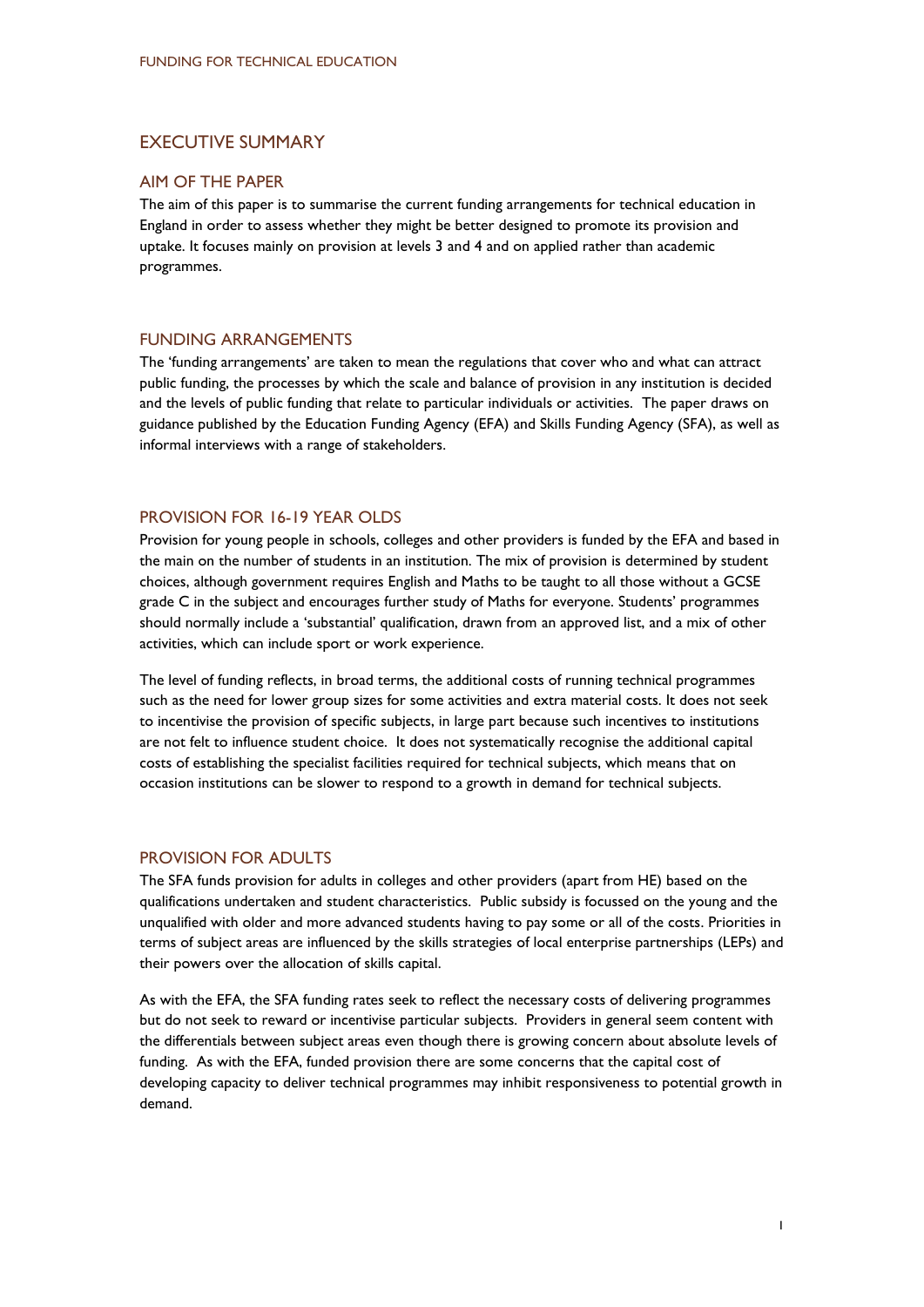Those over the age of 24 seeking to study at levels 3 and 4 are required to cover the full cost of their programmes assisted if they choose by a student loan. The extra cost of technical subjects, which is not offset by public subsidy as it is in HE, means that students who study them must pay higher fees unless the institution runs them at a loss. Students on programmes of Access to HE have their loans written off if they progress satisfactorily but the same concession is not available to someone who progresses, for example, from a BTEC Diploma to an HNC.

#### PROVISION FOR THOSE AGED 14-16.

An increasing number of young people aged 14-16 are undertaking programmes with an enhanced technical component either in new types of institution, such as University Technical Colleges (UTCs) or in established Colleges of FE. Although not required to deliver the national curriculum they are required to provide a 'broad and balanced' offer so the additional practical activities are often provided through a longer than normal school day. Despite the different programme offered this new provision is funded on the same basis as other schools following a traditional curriculum.

In new institutions government start-up funding and sponsor's contributions help fund initial capital costs and help offset any difficulties with the revenue funding model. In the longer run they face the same difficulties in relation to updating or expanding their capital investments as do post-16 providers. It also seems unlikely that a curriculum with a strong technical emphasis can be sustained in the longer term without a differentiated funding model such as that applied post-16.

#### CONCLUSIONS AND RECOMMENDATIONS

Consultation with stakeholders suggests that while there are several problems with current post-16 funding arrangements discrimination against technical provision is not one of them. The complexity and bureaucracy associated with funding and cuts in the unit of resource are of great current concern but apply equally to all subject areas. There seems little enthusiasm to move away from a neutral funding model to one that might contain incentives to deliver particular subjects or programmes.

A major issue across all funding streams concerns the treatment of capital. Although the arrangements for revenue funding appear to reflect differences in the operating costs of technical education (apart from in the 14-16 phase), there are fears that the responsiveness of institutions to growth in demand in technical areas might be held back by the level of initial investment required. The development of more technical programmes for the 14-16 age group argues for a differentiated funding model as applied by EFA in the 16-19 phase.

Although the move to loans for those aged 24+ wishing to study at levels 3 and 4 is relatively new, there are fears about its potential impact on technical education. The higher cost of technical subjects implies higher fees unless colleges choose to subsidise them from elsewhere. There are however precedents in both HE and FE for mechanisms that might help protect technical education.

It is therefore recommended that government should:

- 1. Ask LEPs to use their oversight of the allocation of skills capital funding to ensure that the provision of technical education is not unduly constrained by the lack of relevant facilities.
- 2. Ask the EFA to develop proposals to reflect the extra costs of technical education in its revenue funding approach from the age of 14+ in the same way that it does from 16+.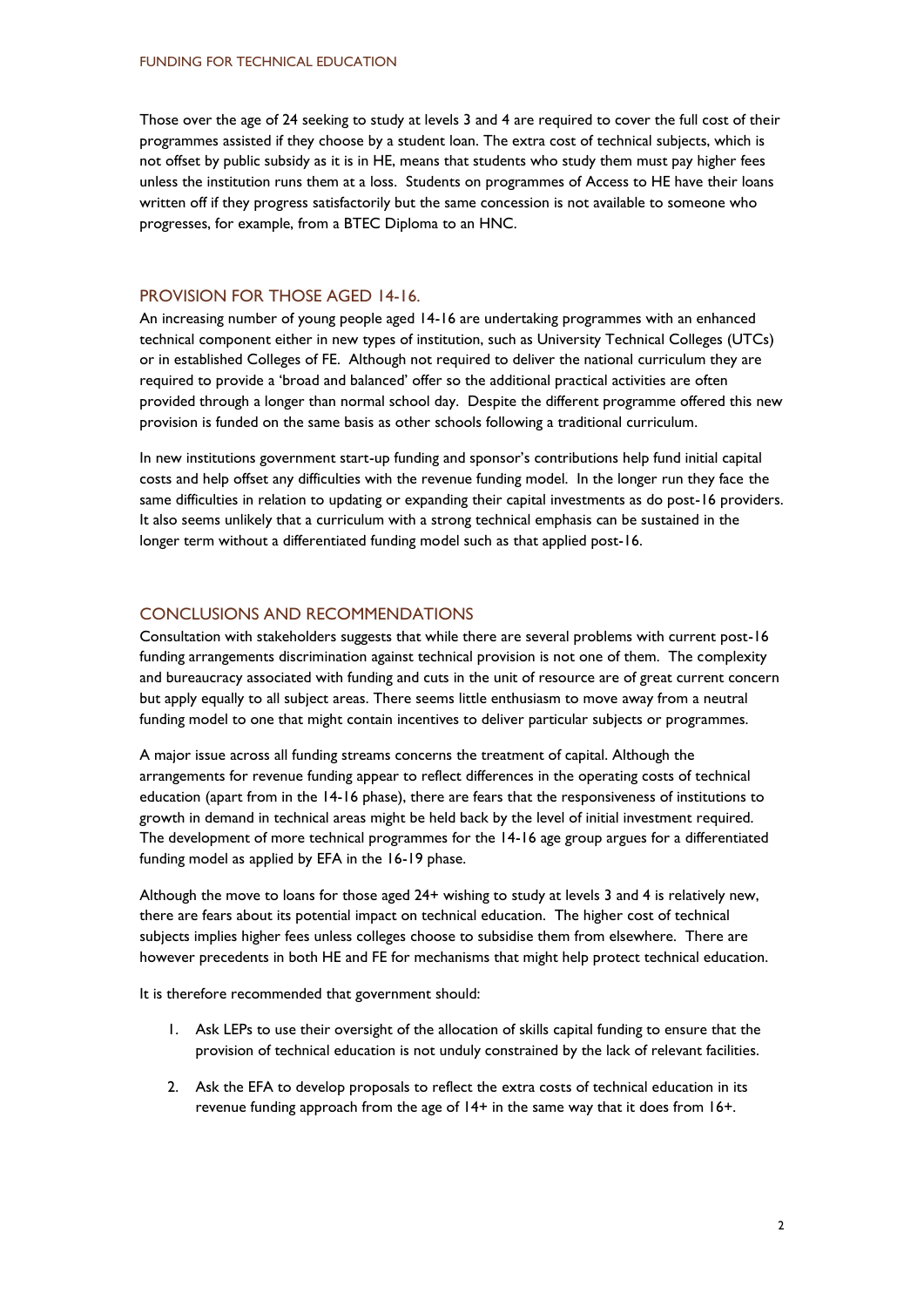- 3. Ask the SFA to provide funding to institutions to ensure that adult students following technical courses at levels 3 and 4 need pay no higher fees than those for classroom-based courses of the same size.
- 4. Explore how adult students might be incentivised to undertake higher levels of study in technical subjects by cancelling outstanding debt for those who progress to higher technical programmes.
- 5. Explore whether giving LEPs the power to allocate a limited amount of funding on a 'place led' basis might encourage investment in STEM subjects where demand is currently low but expected to grow.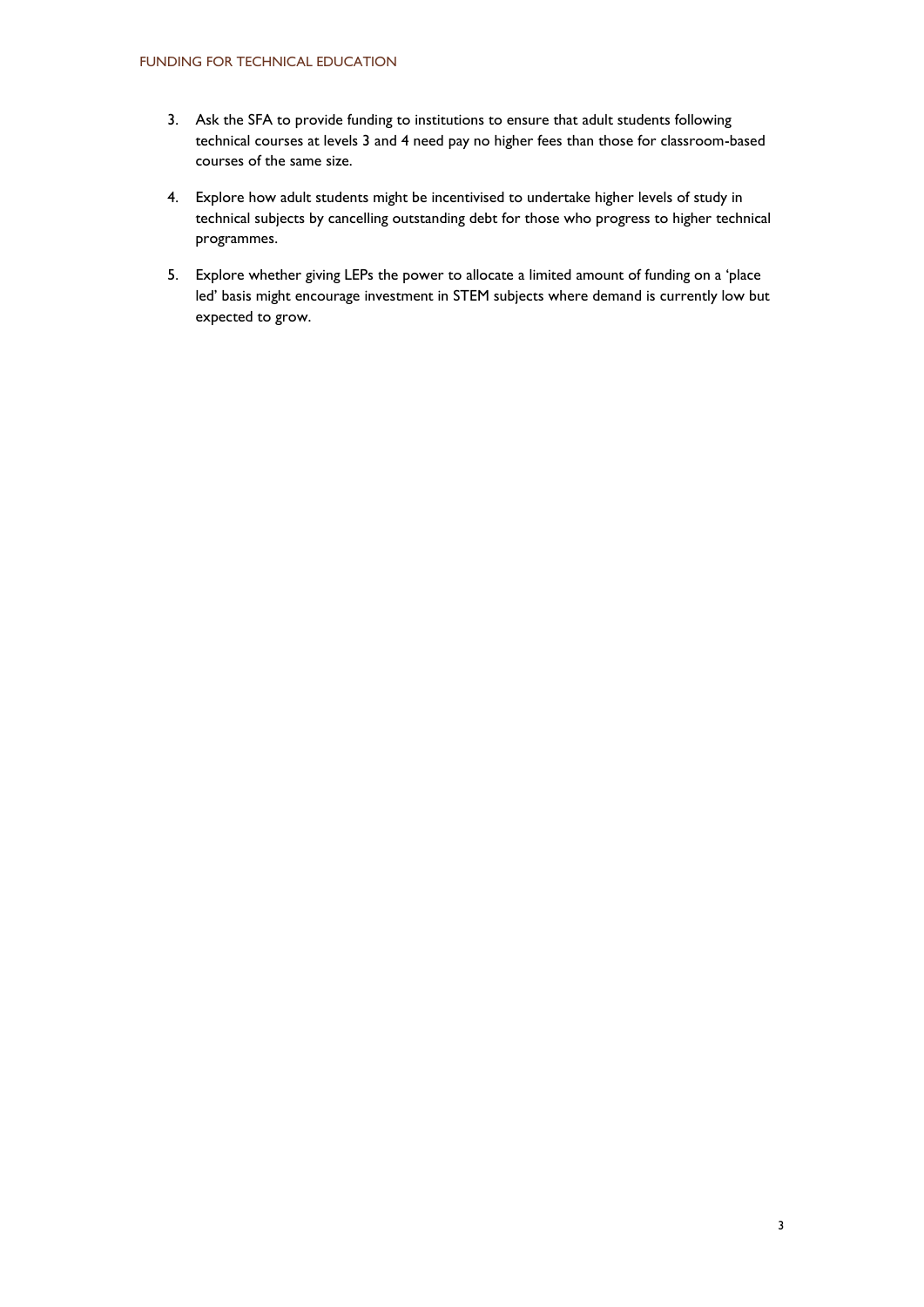# INTRODUCTION

# SCOPE AND PURPOSE OF THE PAPER

This paper seeks to describe the current arrangements for funding technical education<sup>1</sup> in schools and colleges, highlighting recent changes and assessing their implications. Its purpose is to identify the impact of funding arrangements on the provision of technical education and suggest where changes to those arrangements might increase the supply or the uptake of places. The paper is primarily concerned with arrangements in England and with programmes for those over the age of 16, though it also looks at emerging arrangements for the 14-16 phase.

This paper is focused on provision at level 3 (equivalent to 'A' level) and level 4 in STEM (science, technology, engineering and mathematics) subjects with an emphasis on the applied rather than pure sciences. While apprenticeships are clearly one important route of technical education these are the subject of a separate paper<sup>2</sup>. In addition this paper is not concerned with undergraduate studies but does consider some aspects of higher education described as 'non-prescribed HE'.

The work draws mainly on literature produced by government agencies – the Education Funding Agency (EFA) that funds provision for those up to the age of 19 and the Skills Funding Agency (SFA) that funds provision for adults outside higher education – their respective sponsoring departments, Education (DfE) and Business, Innovation and Skills (BIS), and informed commentaries. It also reflects a number of informal interviews with stakeholders across the sector.

#### ELEMENTS OF FUNDING

1

It is important to be clear at the outset what is meant by funding arrangements, or what in the FE sector is frequently referred to as the '*funding methodology'*. Many college representatives have in the past focussed exclusively on funding rates or 'the tariff' when in fact there are several important components that need to be considered. Any funding system needs to determine:

- *Eligibility for funding* who or what can be funded? Not all courses attract public funding; not all individuals can be funded and some provision can only be funded for some people.
- *Priorities for funding* what does the funder want and what do they want more of? At different times governments have had different priorities and signalled them in varying ways.
- *Allocations of funding* what contribution should each provider make to the overall pattern of education provision? Since public funding is finite not all provision that is eligible for funding can in practice be funded.
- *Rates of funding*  what is the price to be paid for each unit planned or delivered? The amount of funding per person or per qualification is based on a set of rates or 'tariff' determined by funding agencies in the light of costs, priorities and the availability of

<sup>&</sup>lt;sup>1</sup> Technical education enables an individual to both acquire the technological and science knowledge base, and develop the practical skills and attitudes required for work in technician roles. This encompasses a broad range of education and training, including some that could be defined as *technician* education - a subset of qualifications and training that would make a significant contribution to an individual meeting the standards for professional technician registration.

<sup>2</sup> *Apprenticeship Funding Reform – potential issues for technician education* Fletcher, M. Gatsby 2014 Available at<http://tinyurl.com/ofvzswe>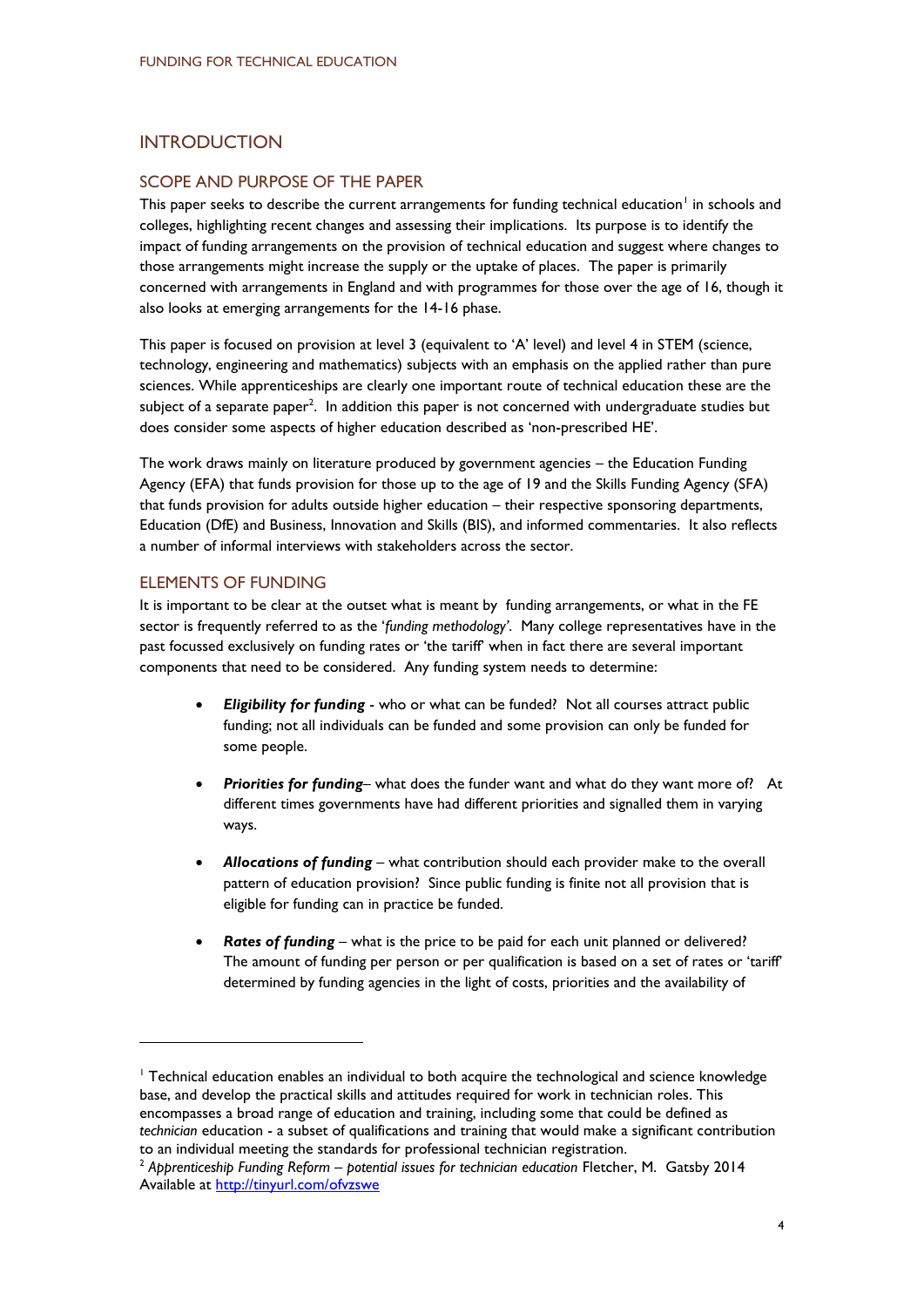resources. In relation to adults the question of rates also involves the proportions contributed by individuals, employers and the state.

Other features, such as the way in which payments are profiled, and what happens if planning assumptions are not achieved can also affect provider behaviour.

At different times in the last 20 years different aspects of the system have been emphasised. In the early to mid-1990s funding bodies tended to focus on rates as a means of steering the system. This was true of the Further Education Funding Council (FEFC) but also the Training and Enterprise Councils (TECs) that funded work-based learning. From 2002 they were combined to form the Learning and Skills Council (LSC), which increasingly sought to manage through the control of allocations and setting nationally determined output targets for types of provision. Most recently policy, particularly in respect of adults, has emphasised the use of the rules on eligibility to shape what is offered by providers and reflect government priorities.

## BACKGROUND TO RECENT CHANGES

Recent changes to the funding of post-16 provision have seen an increasing divergence of the arrangements for young people under the EFA from those for adults under the SFA. The two agencies inherited from the LSC a single system that essentially linked funding to the number and type of qualifications undertaken by students, and primarily sought to reflect in its rates the costs necessarily incurred by providers.

The changes to arrangements for young people derive from the Wolf Review<sup>3</sup> which argued inter alia that the funding system (as well as school league tables) provided perverse incentives for institutions to maximise the number of qualifications undertaken by young people at the expense of their utility. This was compounded in Wolf's view by the availability of qualifications designed to attest the competence of adults in the workplace rather than develop the broader skills needing to be acquired by young people; these latter qualifications were seen as easier to accumulate but less helpful to young people in terms of progression. In response the government has removed most vocational qualifications from the key stage 4 league tables, and moved to a system of funding per student rather than per qualification. Although account is still taken of the content of programmes the system is much less fine grained.

In respect of adults, funding rates are based on a matrix that reflects the size and resource intensity of programmes, though as for young people the current system is much less fine grained than its predecessors. The bigger change is perhaps an attempt to move away from determining size on an empirical basis (teaching time or the average guided learning hours (GLH) delivered) to a more theoretical one (the notional hours of learning, expressed as credits, envisaged by qualification designers). Alongside changes to rates are increasingly sophisticated restrictions in eligibility for funding reflecting parallel pressures to target funding on priority groups, standardise programme sizes and reflect employer assessments of relevance.

Outside the 16-18 phase new institutions are being developed with different specialisms – University Technical Colleges, Studio Schools and, recently announced, Career Colleges, all normally spanning the age range 14 to 18<sup>4</sup>. Although they promise a more technically and vocationally focussed education (and a longer working day) than traditional schools, as with full-time provision in FE colleges for those aged 14-16, the funding continues to be based on the standard school funding model. In the short term officials seem to feel that start-up funding will enable these institutions to

-

<sup>3</sup> *Review of Vocational Education – The Wolf Report* Wolf, A. March 2011

<sup>4</sup> Government has also recently announced a forthcoming consultation on a new network of National Colleges such as the ones envisaged for HS2 and the nuclear industry.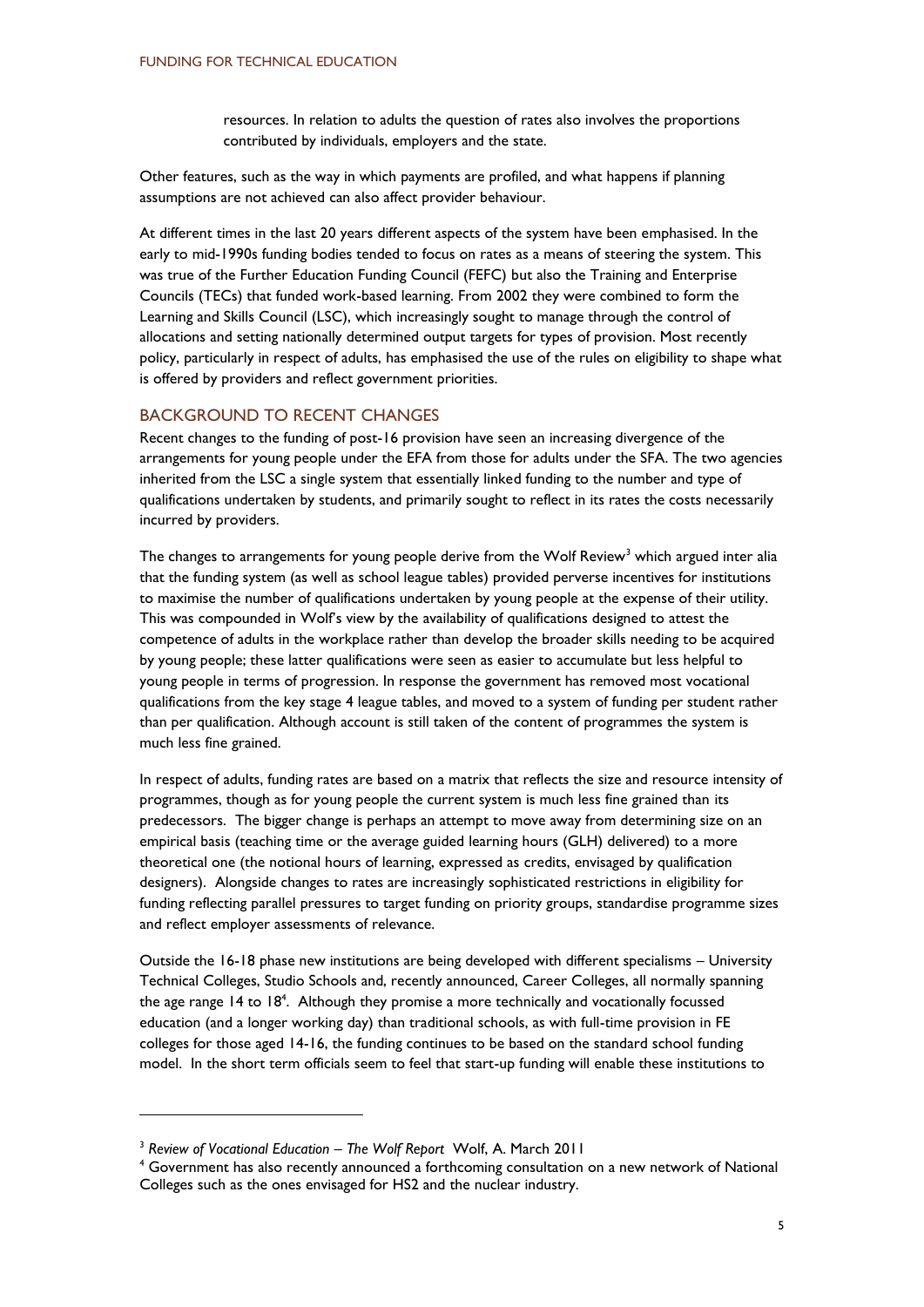cover any additional costs deriving from their different curriculum but in the longer term there are clearly issues to be addressed.

## CURRENT FUNDING FOR 16-18 YEAR OLDS

The current arrangements for funding 16-19 year olds are set out in a series of linked documents on the EFA web site<sup>5</sup>. They include papers on eligibility, funding rates, the allocations process and an overview of the funding formula. There are also more detailed papers on specific issues such as the arrangements for learners with learning difficulties and/or disabilities.

#### **ELIGIBILITY**

The policies on eligibility are set out in the Funding Regulations<sup>6</sup> published by EFA annually. They cover both the eligibility of individuals to attract EFA funding and the eligibility of qualifications for that purpose.

Individual eligibility depends primarily on age and residential status. Those under the age of 16 are not normally eligible for the 16-19 funding model, although recent changes mean that post-16 institutions can, under certain conditions, enrol 14-16 year olds and receive the same funding as a school would for that age group. EFA does not normally fund those over the age of 19, apart from those with a Learning Difficulty Assessment who can be funded up to the age of 24. The regulations concerning residence are extremely complex (distinguishing refugees, asylum seekers, visitors etc.) but the basic principle is very simple – EFA funding is for those legally settled in England.

The eligibility of programmes for funding is no longer tied solely to qualifications. A full-time student must be following a study programme of at least 540 hours, which can be a mix of 'qualification' and 'non-qualification' activity. The 'non-qualification' activity can be work experience or sporting or cultural activities, or even a qualification that is not on the approved list. The determining factor is that it has been planned, arranged and monitored by the institution<sup>7</sup>.

Only the study of qualifications that have been listed by the Secretary of State under Section 96 of the Learning and Skills Act 2000 – offered by regulated awarding bodies and identified as suitable for learners aged 16-19 -can be counted as 'qualification activity'. This, taken together with the requirement that wherever possible study programmes must contain a 'substantial' vocational qualification enables DfE to say that institutions are free to pick whatever qualifications they feel best meet the needs of their students while at the same time retaining firm central control. Although a qualification that has not been approved could be offered as non-qualification activity, there would not be the time to undertake a substantial one as well as a substantial listed qualification.

Full-time programmes must also support all young people who have not achieved a GCSE in English and Maths at grade C or above to improve their performance in those subjects and ideally achieve at that level. For those for whom GCSE is not an appropriate initial goal other qualifications including functional skills qualifications can be an acceptable alternative but only as a step on the way; achieving level 2 via functional skills as many young people currently do does not obviate the necessity to continue to work towards GCSE.

#### *Priorities*

-

Current policy emphasises that it is for institutions to determine the mix of learning activities that best meet the needs of young people and this student centred approach is reinforced by the principle

<sup>5</sup> [ww.gov.uk/16-to-19-education-funding-guidance](http://www.gov.uk/16-to-19-education-funding-guidance) 

<sup>6</sup>[www.gov.uk/government/uploads/system/uploads/attachment\\_data/file/294110/Funding\\_Regulations\\_](http://www.gov.uk/government/uploads/system/uploads/attachment_data/file/294110/Funding_Regulations_2013-14_-version_1_01a-final_sd.pdf) 2013-14 -version 1 01a-final sd.pdf

 $\overline{7}$  As opposed for example to a part time job the student arranges for themselves.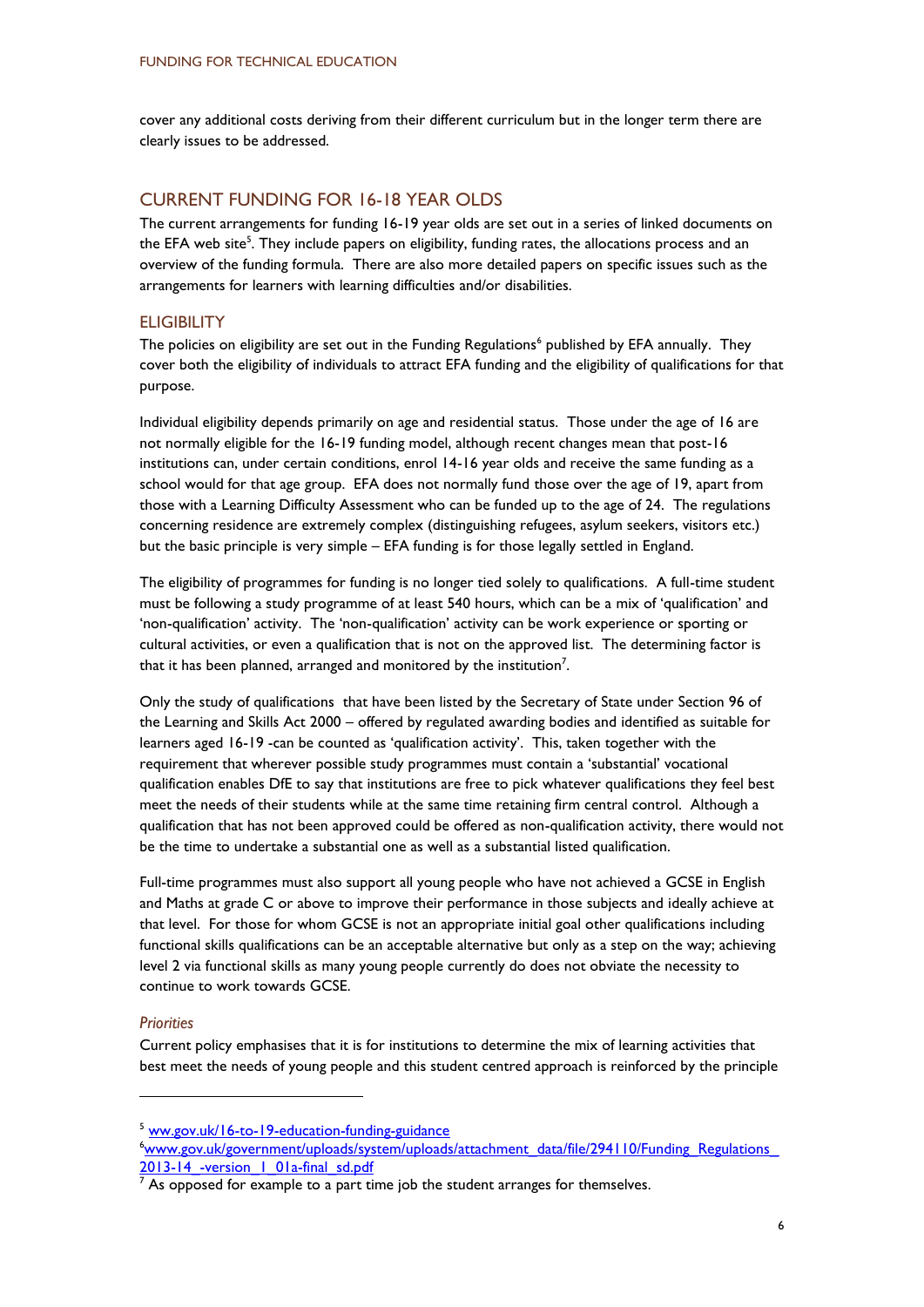that '*funding follows the learner*'. DfE is not wholly neutral however; the guidance is clear that wherever possible the major part of a student's programme should be drawn from regulated qualifications and the provision of English and maths for those lacking GCSE at grade C or above is enforced by a condition of funding – unless students are following these subjects they will attract no funding at all. Schools and colleges are encouraged to promote the continuing study of mathematics for everyone up to the age of  $18^8$  but where they already have a grade C GCSE there is no explicit compulsion.

The major mechanism through which government currently signals priorities to institutions is not through the funding mechanism but through performance measures or '*league tables'.* DfE recently removed large numbers of what it termed 'low value' vocational qualifications from the performance tables at level 2 arguing that some schools were directing pupils to 'easier' subjects in order to boost their league table standing. Although there is some disagreement about whether all subjects removed were of 'low value', and a more general concern that the manner in which it was done risked devaluing vocational study as a whole<sup>9</sup>, there is little doubt that this change had a direct and immediate impact upon the decisions of some schools over what subjects to offer and promote<sup>10</sup>.

At level 3 government has consulted about the nature of qualifications that should be recognised in the performance tables<sup>11</sup>. It has determined that they be divided into separate lists of academic, technical and applied general qualifications which are not seen as directly comparable. Only those that meet a set of criteria in relation to size (minimum 150 hours) assessment (normally graded including a synoptic element) and employer endorsement (for technical qualifications) should be included. Although it asserts that 'too few' young people take technical qualifications that lead directly to employment it does not propose how this presumed problem is to be rectified; and as yet there are no moves to reflect differences in qualification type in funding rates.

Government has also announced similar reforms to qualifications at level  $2^{12}$ . From September 2015 young people will be able to study for Technical Awards alongside GCSEs. They will also be able to study '*substantial vocational qualifications'* that prepare young people for occupations that recruit at that level such as construction and hairdressing. Both qualifications will be included in the performance tables from 2017.

#### *Allocations*

1

The principle behind the allocation of funding to institutions remains that '*funding follows the learner'*. The philosophical justification is that this stimulates competition and in turn drives up quality; poor providers who do not deliver what the market wants or do not achieve a given level of quality will find their recruitment and funding shrinking. Competition on quality is also intended to be stimulated by Ofsted grading.

Details of the allocation process can be found on the EFA web site<sup>13</sup> but the essential point is that it is based on '*lagged learner numbers'* – in broad terms the amount a school or college is paid for any given year is based on the number of students recruited in the previous year and the nature of their programmes. Institutions experiencing growth therefore complain that they have to teach more

<sup>&</sup>lt;sup>8</sup> The latest thinking is given in the DfE statement on core maths, December 2013. See <http://tinyurl.com/qbwe4jo>

<sup>&</sup>lt;sup>9</sup> See for example the discussion: <u>www.bbc.co.uk/news/education-16789215</u>

<sup>10</sup> See Edge commentary: [www.edge.co.uk/news/2013/january/league-tables](http://www.edge.co.uk/news/2013/january/league-tables) 

<sup>&</sup>lt;sup>11</sup> 16-19 VQ reform consultation. DfE 2013

<sup>&</sup>lt;sup>12</sup> [www.parliament.uk/documents/commons-vote-office/June%202014/18%20June/2-Education-](http://www.parliament.uk/documents/commons-vote-office/June%202014/18%20June/2-Education-TechAwards.pdf)[TechAwards.pdf](http://www.parliament.uk/documents/commons-vote-office/June%202014/18%20June/2-Education-TechAwards.pdf)

<sup>13</sup> [www.gov.uk/16-to-19-education-funding-allocations](http://www.gov.uk/16-to-19-education-funding-allocations)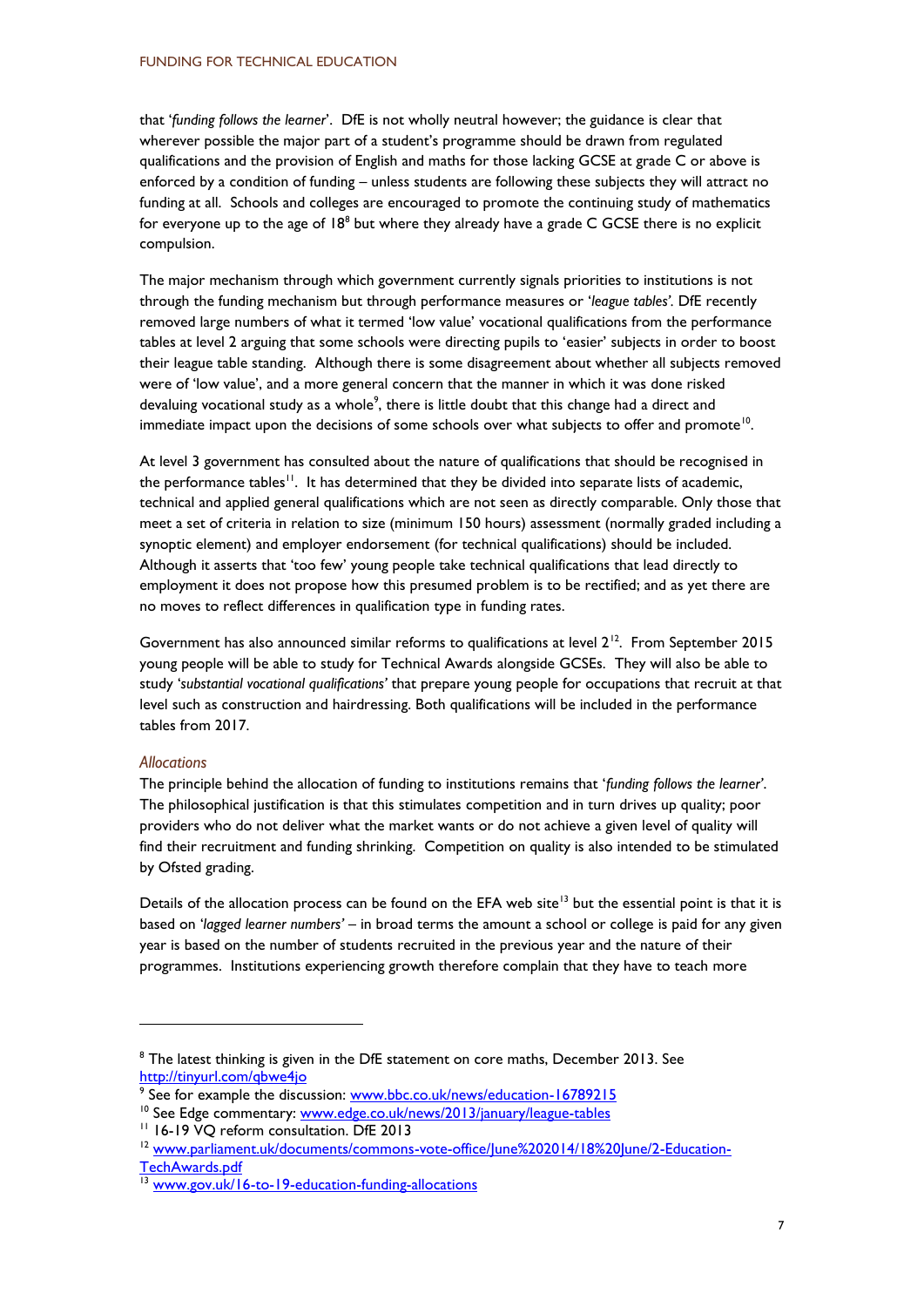students than they are paid for; those with falling recruitment tend not to complain about being 'overfunded'.

The EFA rationale for this arrangement is twofold; that being paid on actual (if lagged) recruitment bases the allocation on evidence rather than projections that can be disputed: and that incremental growth usually involves extra students in the same classes rather than wholly new areas of work. The protection afforded to institutions that face falling numbers gives them time to make the necessary adjustment to their costs.

Exceptions to this process are few but can be made. Where a school opens a new sixth form or a new academy involving sixth-form study is set up in an area, funding is based on planned numbers until recruitment patterns become clear (lagged data would give them nothing in the first year!) Local authorities occasionally broker changes in the pattern of provision, which, if accepted by all parties, can lead to rebalancing of funding.

#### *Rates*

-

The funding paid to institutions reflects the mix of provision as well as the number of students. The principle involved continues to be that funding rates should not provide incentives that favour one subject over another because that could distort the market and impair consumer choice. It is therefore necessary to reflect the fact that some courses necessarily cost more than others to deliver either because they need more intensive staffing or use more equipment and materials.

The detail around EFA funding rates and the national funding formula is set out annually in a separate part of the funding guidance<sup>14</sup>. In simple terms the funding for each student is based on a standard national funding rate, adjusted for the size of the programme they are following with weightings that reflect the extra costs institutions incur when teaching certain subjects, supporting disadvantaged students and operating in London or the South East. Part of the funding is linked to completion of the programme.

The national funding rates for 2013/14 are set out in Table 1 below. EFA have announced that the same rates will apply for 2014/15 except that those aged 18 at the start of the academic year will attract only 82.5% of the quoted rate.

| Band           | Category  | Annual<br>timetabled<br>hours | <b>National</b><br>funding rate<br>per student<br>$(\mathcal{L})$ |  |
|----------------|-----------|-------------------------------|-------------------------------------------------------------------|--|
|                | Full time | $540+$                        | 4,000                                                             |  |
|                | Part time | 450-539                       | $4,000^{\circ}$                                                   |  |
| 3              | Part time | 360-449                       | 2,700                                                             |  |
| $\overline{2}$ | Part time | 280-359                       | 2,133                                                             |  |
|                | Part time | Up to 279                     | 4,000/FTE                                                         |  |

#### **Table 1: National funding rates for 2013/14**

The rates are uplifted by the weightings outlined in Table 2 below to reflect the extra cost of delivering certain programmes. A full list of which sector subject areas attract which weighting is set out in annex 2 of the funding guidance but in general engineering and manufacturing attracts 1.3,

<sup>14</sup> [www.gov.uk/government/publications/funding-guidance-for-young-people-2013-to-2014-rates-and](http://www.gov.uk/government/publications/funding-guidance-for-young-people-2013-to-2014-rates-and-formula)[formula](http://www.gov.uk/government/publications/funding-guidance-for-young-people-2013-to-2014-rates-and-formula)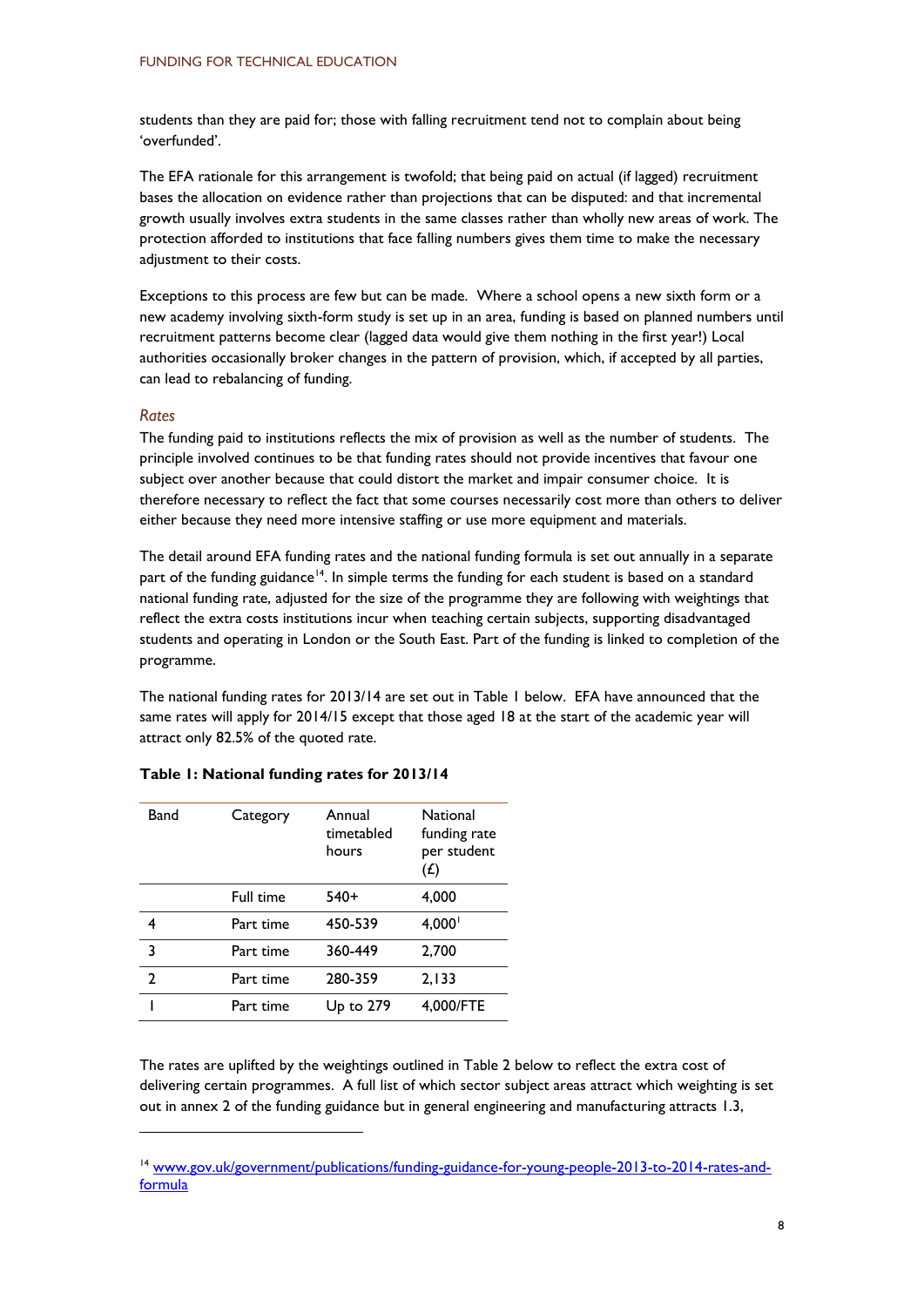Construction (along with retail, care, IT and hospitality) 1.2 and the highest band is reserved for those agricultural colleges that operate a particularly expensive form of delivery using extensive practical facilities. The pure sciences and mathematics, normally studied as academic A levels, attract the basic rate.

The set of three uplifts set out in Table 2 below represents a simplification of the previous LSC model that differentiated between arts and science A levels (the latter being uplifted by a factor of 1.12) and had seven weights on a scale from  $1.00$  to  $1.92^{15}$ . Although at first sight this might seem to be damaging to STEM provision, EFA modelling suggests that it makes little difference to the distribution of funding between institutions – most sixth forms for example have much the same overall balance of science and arts activity. Moreover, schools in particular do not tend to distribute resources internally in a manner that directly replicates the way funding comes to them from EFA.

## **Table 2: Programme weights for 16-19 year olds**

|            | Weighting<br>value |  |
|------------|--------------------|--|
| Base       | l.O                |  |
| Medium     | l.2                |  |
| High       | l 3                |  |
| Specialist | l.6                |  |

## *Issues for technical education*

-

The regulations around eligibility do not appear to raise any special issues for technical education. The requirement that any vocational qualification should be 'substantial' is consistent with the nature of existing qualifications – a BTEC Diploma in Engineering for example is typically delivered in around 540 hours teaching per year. The requirement that those who have not attained at least GCSE grade C in English and Maths should continue to study these subjects is a positive step. The reforms to the performance tables at levels 2 and 3 do not appear to disadvantage STEM in any way and the proposals for the Tech Bac measure may be a positive move.

There is a potential concern that technical education might be affected by the move to funding per student which caps funding below the level previously applied to very large programmes such as the International Baccalaureate (IB). Unpublished research by DfE and EFA, however, does not suggest that technical studies are particularly likely to be harmed: the courses most affected other than IB are A levels or combinations of A levels with applied general qualifications such as BTEC offered in schools.

It is possible that the cut in funding for 18 year olds may indirectly and unintentionally affect technical education. Those individuals affected are significantly more likely to be on vocational programmes (over 70% compared with 50% of 16 year olds) and on programmes at level 3 (71% compared with 57% of 16 year olds); and FE institutions are affected to a greater extent than schools. There is however no published data by programme area and it is not an argument that has been advanced by the organisations opposing the change.

There is no evidence and no systematic argument from stakeholders to the effect that the rates used by EFA discriminate against technical subjects. The intention of EFA and its predecessors has been for

<sup>&</sup>lt;sup>15</sup>Details and an explanation of the rationale for the change can be found in: [www.gov.uk/government/uploads/system/uploads/attachment\\_data/file/180961/EFA-00073-2012\\_\\_16-](http://www.gov.uk/government/uploads/system/uploads/attachment_data/file/180961/EFA-00073-2012__16-19_funding_policy_document.pdf) 19 funding policy document.pdf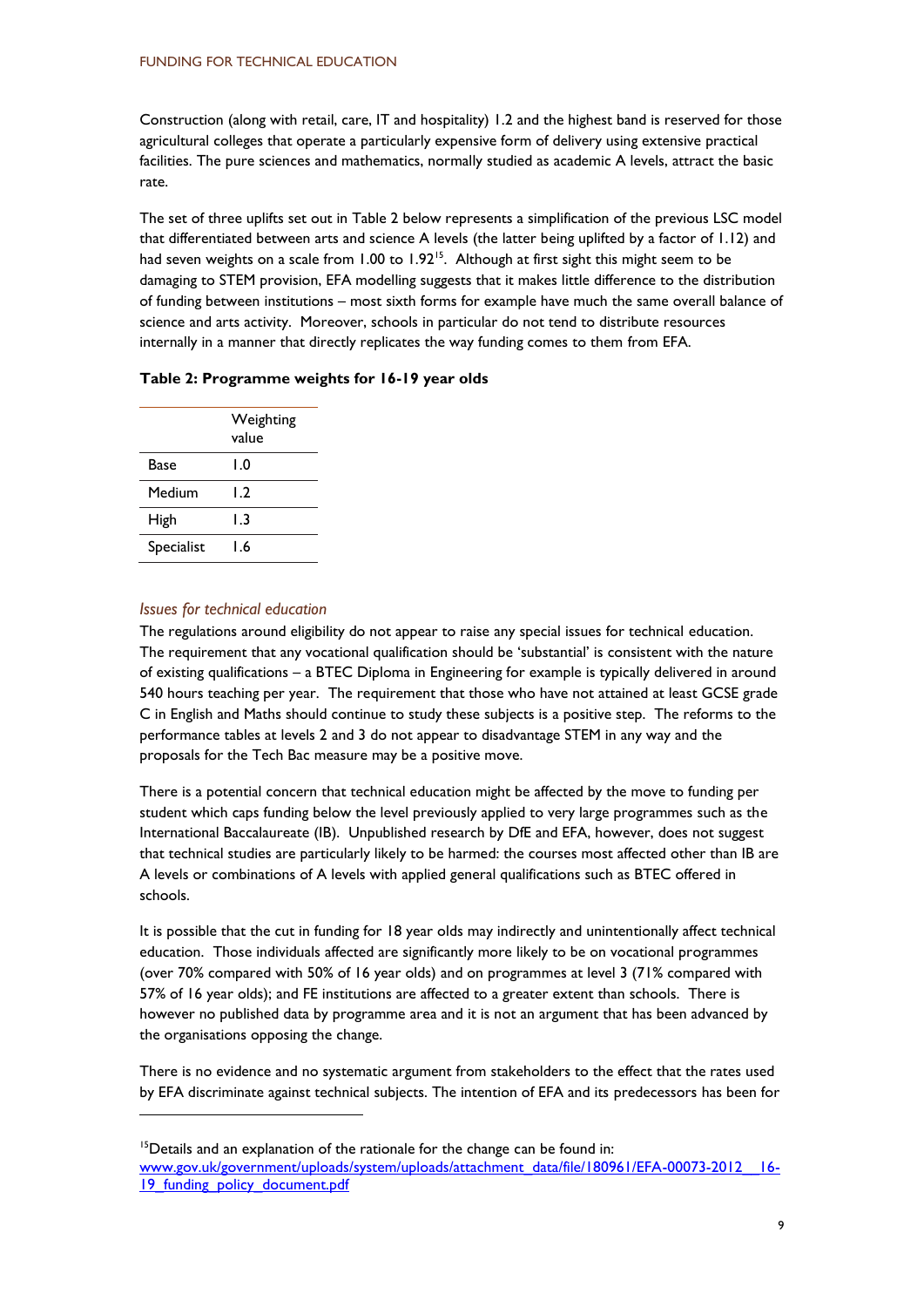the rates to reflect variations in necessary cost and the consensus among providers seems to be that the funding agencies have achieved that outcome. The largest element of cost is teaching staff and the current rates are felt to reflect the lower group size needed for practical subjects reasonably well.

However, the rates do not appear to take into account the capital costs involved in setting up the practical facilities needed to teach technical subjects; public institutions like colleges may from time to time benefit from capital allocations which can be used for this purpose but the rates reflect running costs and do not provide fully for depreciation. This may be a growing problem as the pace of technological change increases. It is possible that this issue will be more acute for those delivering technical rather than academic subjects in what are nominally similar disciplines, but this issue has not emerged in public debate.

In theory the move to a simplified rate structure might have disadvantaged technical education by reducing differentials but there appears to have been no argument advanced on those grounds and contacts with providers suggest that this is not an issue for them.

It is occasionally suggested that rather than being neutral the rates should embody a financial incentive for providers to recruit students to STEM subjects. There seems little appetite for such a move among either providers or officials concerned with the sector; they generally argue that while increasing the rate might increase expenditure on STEM subjects it is not guaranteed and nor is it clear how higher rates would translate into increased recruitment.

# CURRENT FUNDING FOR ADULTS

The current arrangements for funding provision for adults (other than prescribed  $HE^{16}$ ) through colleges and training providers are set out in the SFA funding rules 2014-15<sup>17</sup>. This document seeks to bring together all the regulations affecting SFA-funded provision in one place (and 134 pages) but the information on funding rates is in a separate 25 page document and accompanying 6,500 row spreadsheet. The SFA claims to have simplified the funding system for adult skills though that view is contested. In addition to funding adults SFA funds apprenticeships and traineeships for those over the age of 15 but that part of the system is dealt with in a separate paper<sup>18</sup>.

# ELIGIBILITY AND CONTRIBUTIONS

The SFA rules on eligibility include some of the same features as EFA rules but are far more extensive. In part this is because education up to the age of 19 is free, whereas post-19 individuals might be eligible for full funding, part funding or a loan – hence the heading '*eligibility and contributions'*. In large part, however, the greater relative complexity of SFA funding derives from it being based on qualifications rather than students, with decisions on who is eligible to be supported for what being taken in Whitehall and reflecting factors such as age, level of study, location of learning, employment status and even size of employer.

As with EFA there is a basic threshold for individual eligibility; individuals must be UK residents or ordinarily resident in the EU for 3 years. They must be over the age of 18 (25 if they have a Learning

-

 $16$  Essentially university degrees and Diplomas.

<sup>&</sup>lt;sup>17</sup> Available at :

[www.gov.uk/government/uploads/system/uploads/attachment\\_data/file/287917/Funding\\_rules\\_20](http://www.gov.uk/government/uploads/system/uploads/attachment_data/file/287917/Funding_rules_2014_15.pdf) [14\\_15.pdf](http://www.gov.uk/government/uploads/system/uploads/attachment_data/file/287917/Funding_rules_2014_15.pdf)

<sup>18</sup> Se[e http://tinyurl.com/ofvzswe](http://tinyurl.com/ofvzswe)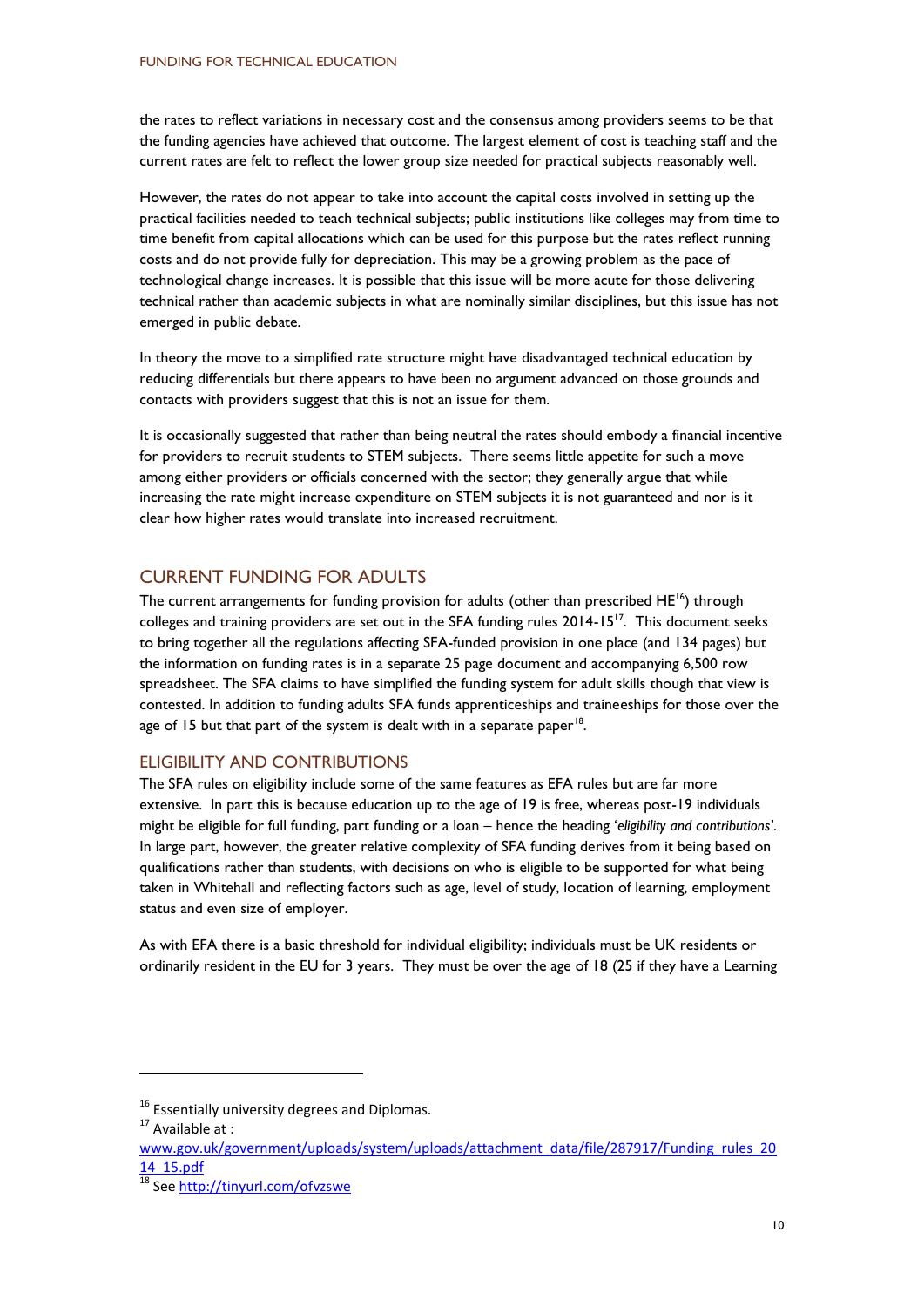Disability Assessment) but if they are 25 or over and wanting to study at level 3 or above they are only entitled to support through a loan<sup>19</sup>. In very broad terms<sup>20</sup>:

- All individuals over the age of 19 can attract full support to achieve a basic skills or first full level 2 qualification.
- Individuals aged 19-23 can attract full support to achieve a first full level 3 qualification.
- Individuals over 19 studying for a qualification that is less than 'full' or is at the same level as one they already hold at level 2 (or level 3 for those aged 19-23) must pay 50% of the cost (called 'co-funding').
- Students referred by DWP or in prison can be fully funded to take units of approved qualifications (in addition to whole qualifications).

The arrangements for determining the eligibility of provision for funding are set out in a further 27 page guide<sup>21</sup>, the Qualifications information Guide. To simplify somewhat, in order for qualifications to be eligible for funding they should:

- Be drawn from the QCF or list of approved Access to HE or A level courses.
- Conform to a minimum length currently 15 credits in the case of most provision at level 2 and above.
- Demonstrate their suitability for facilitating progression into employment (if an occupational programme) or further learning.

In addition SFA has signalled that it may in future introduce criteria relating to assessment processes.

Qualifications that constitute a licence to practice or relate to proprietary processes (e.g., Microsoft training) are only eligible to be funded in certain circumstances. There are similar restrictions on qualifications that reflect statutory requirements, such as fork lift truck driving or Health and Safety.

All qualifications are subject to an annual review process so providers need constantly to be alert for changes. This year SFA has removed eligibility from a number of qualifications that have had a very low take up as well as most of those that fell below 15 credits, although there is an appeal process.

# **PRIORITIES**

1

The main way that SFA signals (and enforces) its priorities is through the eligibility and contribution rules. Within those rules colleges and other providers are free to deliver the mix of provision that they feel best meets the needs of their local communities. SFA does however reflect the priorities signalled by BIS in its grant letter through the allocations process – currently apprenticeships are the highest priority and providers delivering growth in apprenticeship numbers are the ones most likely to have their allocations increased.

Increasingly government is looking to local enterprise partnerships (LEPs) to determine local skills strategies to which provider plans are expected to conform. In three pilot areas SFA is withholding

<sup>&</sup>lt;sup>19</sup> BIS is currently consulting about proposals to remove grant funding for most level 2 provision and for learners aged 19-24 and replace it with a loan facility.

 $20$  This is highly simplified and for illustrative purposes only; anyone wishing to advise on claiming funding should refer to pages 123 – 129 of the funding rules.  $21$ 

[https://www.gov.uk/government/uploads/system/uploads/attachment\\_data/file/286455/Qualifications\\_I](https://www.gov.uk/government/uploads/system/uploads/attachment_data/file/286455/Qualifications_Information_Guide_201415.pdf) [nformation\\_Guide\\_201415.pdf](https://www.gov.uk/government/uploads/system/uploads/attachment_data/file/286455/Qualifications_Information_Guide_201415.pdf)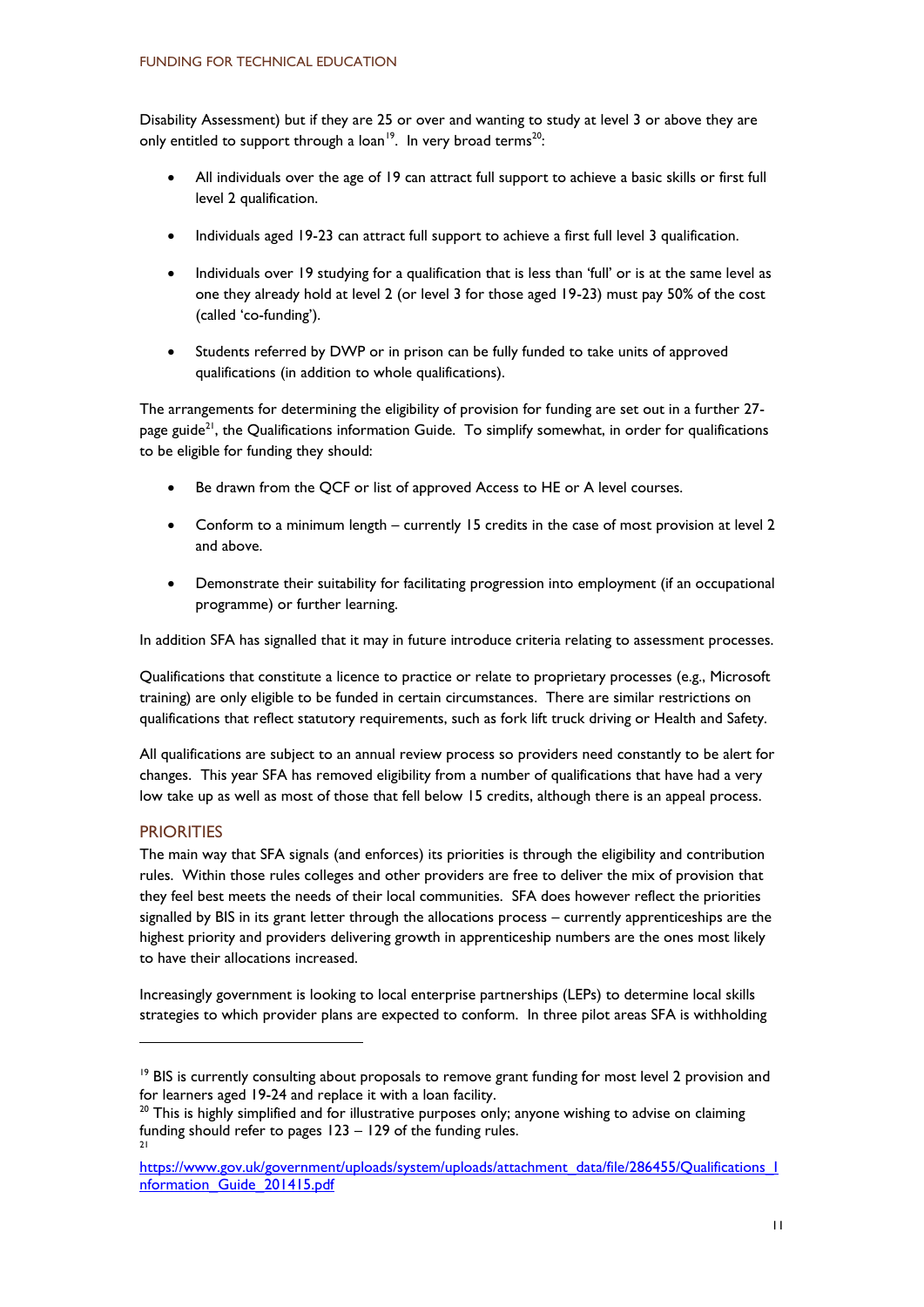part of college funding until the LEPs are satisfied that their priorities are reflected in college plans. This arrangement only applies to colleges, presumably because they have (in theory<sup>22</sup>) greater autonomy than independent providers whose conformity to external priorities can be enforced though contract.

Relating college programmes to LEP priorities is complex, partly because many LEPs focus on sectors seen as necessary to economic growth rather than the full range of employment opportunities in their areas. Furthermore college provision is described in terms of subjects<sup>23</sup> whereas LEP priorities tend to be set in terms of industrial or occupational classifications. This is not just an issue about data but reflects an underlying difficulty; someone who trains as a plumber may work in the construction sector but equally could work in hospitality (e.g., employed in a hotel or holiday park) or as a teacher (in FE) or in retail (a builders merchant).

To take a concrete example, the Coventry and Warwickshire LEP identify Low Carbon Vehicles as a priority industrial sector. Its growth will clearly require people with engineering skills, but also involve those trained in design, accountancy, marketing, law, logistics and a host of other occupations<sup>24</sup>.

## ALLOCATIONS

The basic logic for SFA allocations to individual providers is to reflect their performance in the previous year after making overall adjustments in the light of any changes in government policy. Policies are set out in the annual Skills Funding Statement<sup>25</sup>, the most recent of which announced a reduction in the adult skills budget, partially offset by an increased allocation of FE loans, and a continuing emphasis on apprenticeships and traineeships. The indicative allocation of loan funding identifies the total that students at that institution can draw down from the Student Loan Company (SLC); this sum cannot be transferred to grant funding if the take up of loans is low.

Standard percentage changes for these broad categories of provision are applied to the most recent robust data on the volumes delivered by providers, but the overall level of change for any one institution is moderated to give a degree of stability in the short term. It is important to note that while SFA allocations reflect policies to encourage, say, apprenticeships, or provision for young people they do not attempt to influence the subjects that are offered or even the sector subject areas into which provision might be organised. This is seen as a matter for institutions to determine in the light of guidance from LEPs and other local stakeholders.

Adjustments to funding levels within year are becoming as important as initial allocations. The performance of institutions is monitored quarterly and maximum contract values are moved up or down to reflect under and over-achievement. In the first year of operation there were particularly large adjustments to the initial allocations of the advanced learning loan facility.

#### RATES

1

SFA funds programmes on the basis of a rates matrix that takes into account both their size and 'resource intensity' or costliness. As with predecessor systems this latter element mainly reflects lower group sizes in practical subjects and the need for equipment and technician support. The rates do not contain any explicit incentives for particular types of qualification though the funding for some is 'determined by policy' and not linked to size as measured by credits.

 $22$  In theory colleges (like universities) receive 'grant-in-aid' to support their programmes whereas providers receive a contract to deliver the SFA's programmes.

<sup>&</sup>lt;sup>23</sup> A full list of sector subject areas is here<http://tinyurl.com/l7ye9th>

<sup>24</sup> Similar issues arise when developing apprenticeship standards; see the discussion in *Apprenticeship and the Concept of Occupation*, Unwin, L. & Fuller, A. Gatsby 2013 <http://tinyurl.com/lk7own3>

<sup>&</sup>lt;sup>25</sup> Skills Funding Statement 2013-16 BIS February 2014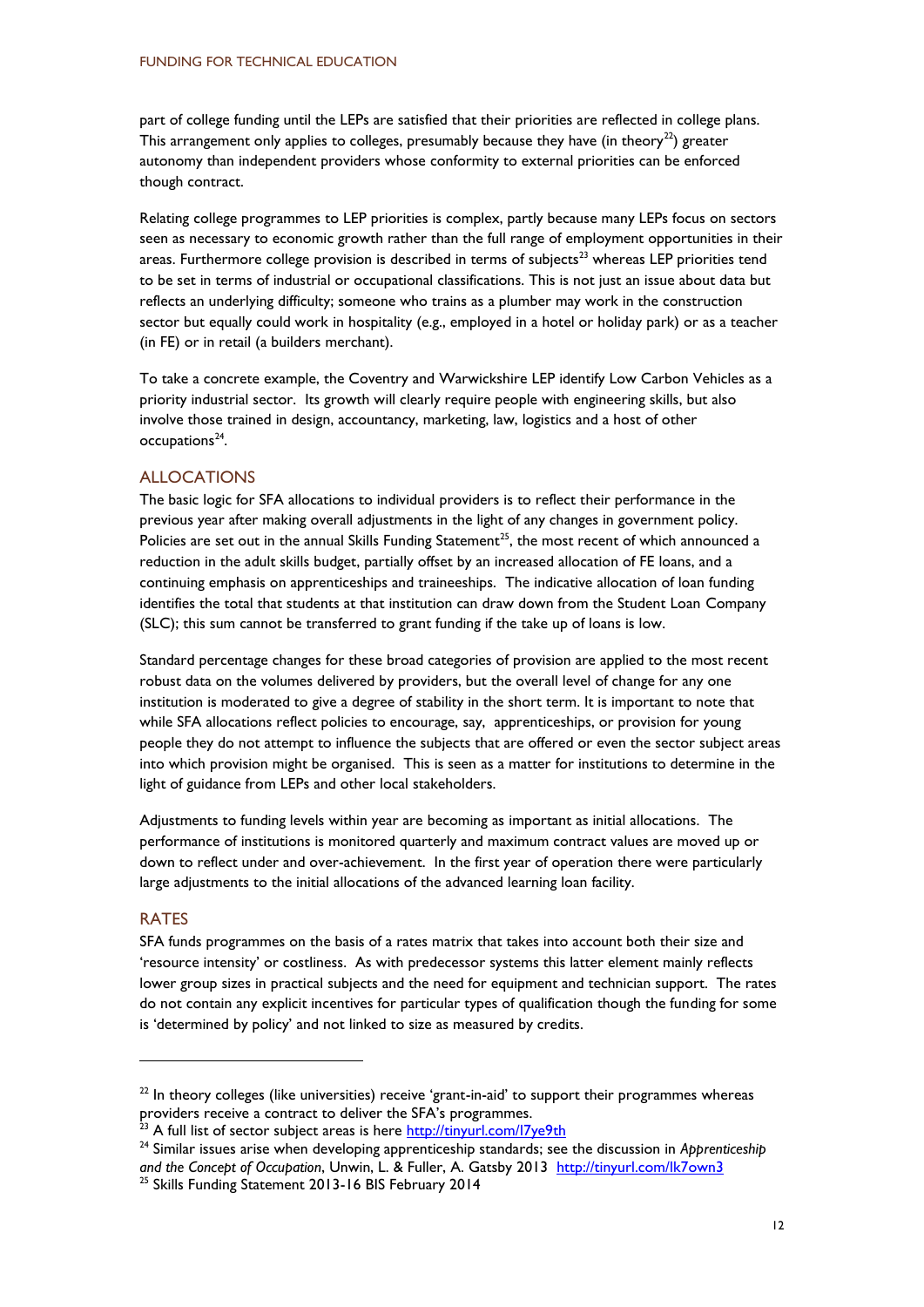The rates do not take into account the full cost of developing and maintaining capital facilities. These are more likely to be needed by STEM subjects, though Drama and Sport for example also incur significant capital costs. Capital allocations for colleges and other providers are now determined by LEPs and analysis by AoC of the funding distributed in the first year (as well as a study of LEP skills strategies) suggests that supporting STEM developments has been a clear priority. It is not clear how far there has been any national moderation of LEP plans to avoid imbalances in provision.

The most recent rates matrix is set out in table 3 below<sup>26</sup>. The matrix has grown substantially since the initial proposals for simplification which would have provided just three size bands and three programme weights. Even so the 65 different rates represents a considerable reduction on the hundreds of different values that resulted from the preceding formula and offers greater clarity on the levels of government funding available. In general terms engineering, construction and user IT programmes (along with catering and hair & beauty) fall in band C; science falls into band B while the most expensive bands relate only to specialist agricultural and horticultural provision. The only example of band D given in the guidance is music technology. A large Diploma in Engineering (over 133 credits) therefore earns £8,583.

The rates in the matrix are for fully funded provision; where provision is co-funded 50% of the rate applies. There is in addition a cap of  $£4,400$  per individual per year (calculated before weightings are applied). In respect of loans, the stated rates represent a maximum figure; the loan to an individual is based on the fee actually charged by the provider up to the maximum level shown.

As with the EFA the SFA makes additional payments to reflect the extra costs of operating in London and the South East and the extra costs associated with teaching disadvantaged students and those with learning difficulties and/or disabilities.

<sup>&</sup>lt;sup>26</sup> SFA Funding Formula and Rates Version 1 March 2014.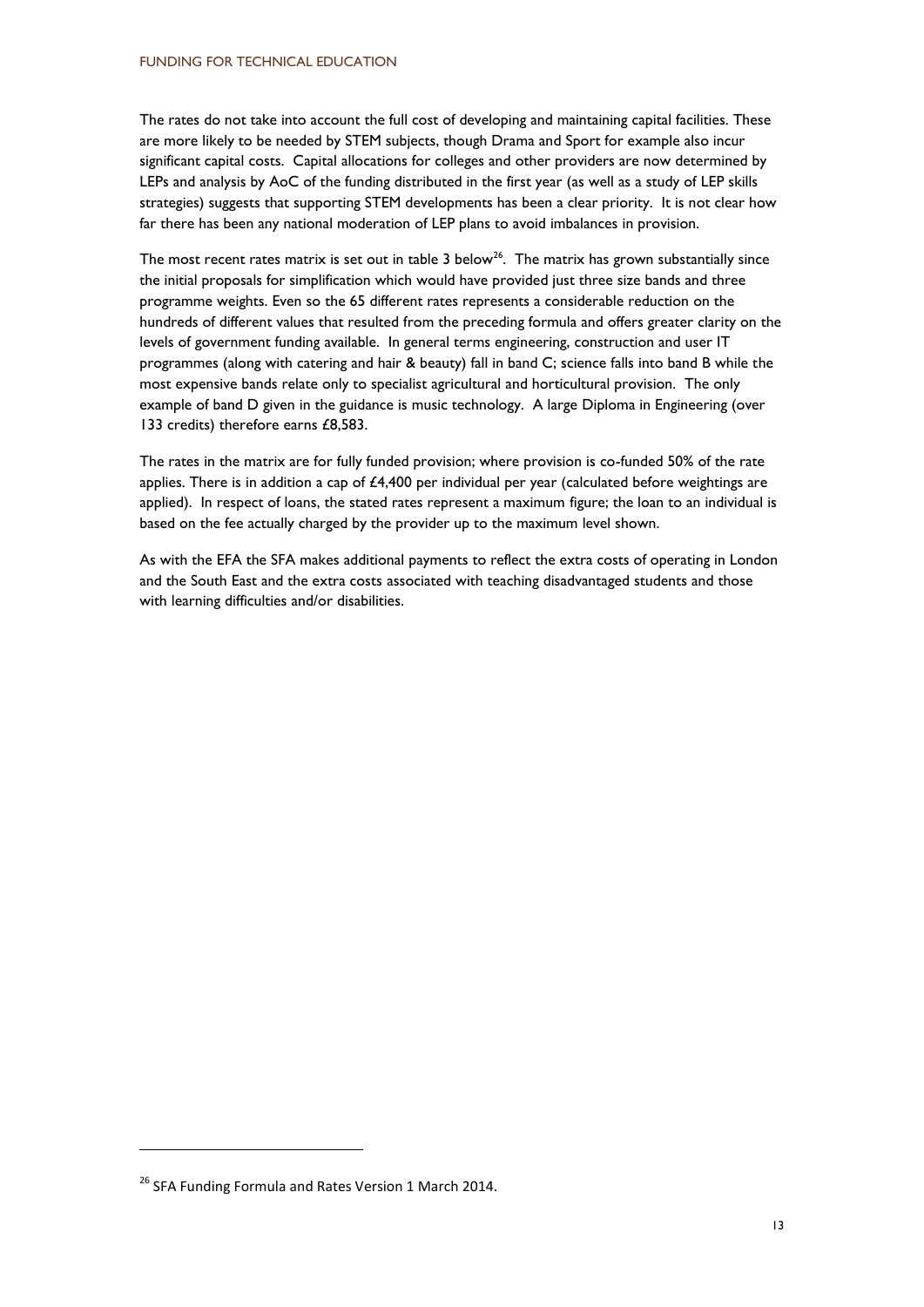| Funding<br>band<br>(credits)                 | Funding<br>band<br>(Guided<br>learning<br>hours) | Programme weighting                      |               |                   |                   |                                   |
|----------------------------------------------|--------------------------------------------------|------------------------------------------|---------------|-------------------|-------------------|-----------------------------------|
|                                              |                                                  | $A - Base$<br>(unweighted<br>rate) $(L)$ | $B - Low (f)$ | C - Medium<br>(f) | $D - High$<br>(L) | E or $G^*$ -<br>Specialist<br>(f) |
| Small<br>provision<br>(1)                    | Up to 12                                         | 50                                       | 56            | 65                | 80                | 86                                |
| Small<br>provision<br>(2)                    | $13-20$                                          | 100                                      | 112           | 130               | 160               | 172                               |
| Small<br>provision<br>$(3-5)$                | $21 - 44$                                        | 150                                      | 168           | 195               | 240               | 258                               |
| Small<br>provision<br>$(6-8)$                | 45-68                                            | 300                                      | 336           | 390               | 480               | 516                               |
| Small<br>provision<br>$(9-11)$               | 69-92                                            | 450                                      | 504           | 585               | 720               | 774                               |
| Small<br>provision<br>(12)                   | 93-100                                           | 600                                      | 672           | 780               | 960               | 1,032                             |
| Certificate<br>$(13-24)$                     | $101 - 196$                                      | 724                                      | 811           | 941               | 1,159             | 1,246                             |
| Certificate<br>$(25-36)$                     | 197-292                                          | 1,265                                    | 1,417         | 1,645             | 2,025             | 2,176                             |
| Diploma<br>$(37-48)$                         | 293-388                                          | 1,987                                    | 2,225         | 2,583             | 3,179             | 3,417                             |
| Diploma<br>$(49-72)$                         | 389-580                                          | 2,573                                    | 2,882         | 3,345             | 4,117             | 4,425                             |
| Diploma-<br>Access to<br>Higher<br>Education | N/A                                              | 3,022                                    | 3,384         | 3,928             | 4,835             | 5,197                             |
| Diploma<br>$(73 - 132)$                      | 581-1060                                         | 4,170                                    | 4,670         | 5,421             | 6,671             | 7,172                             |
| Diploma<br>$(133+)$                          | $1061 +$                                         | 6,602                                    | 7,395         | 8,583             | 10,564            | 11,356                            |

# **Table 3: SFA funding rates (2014/15)**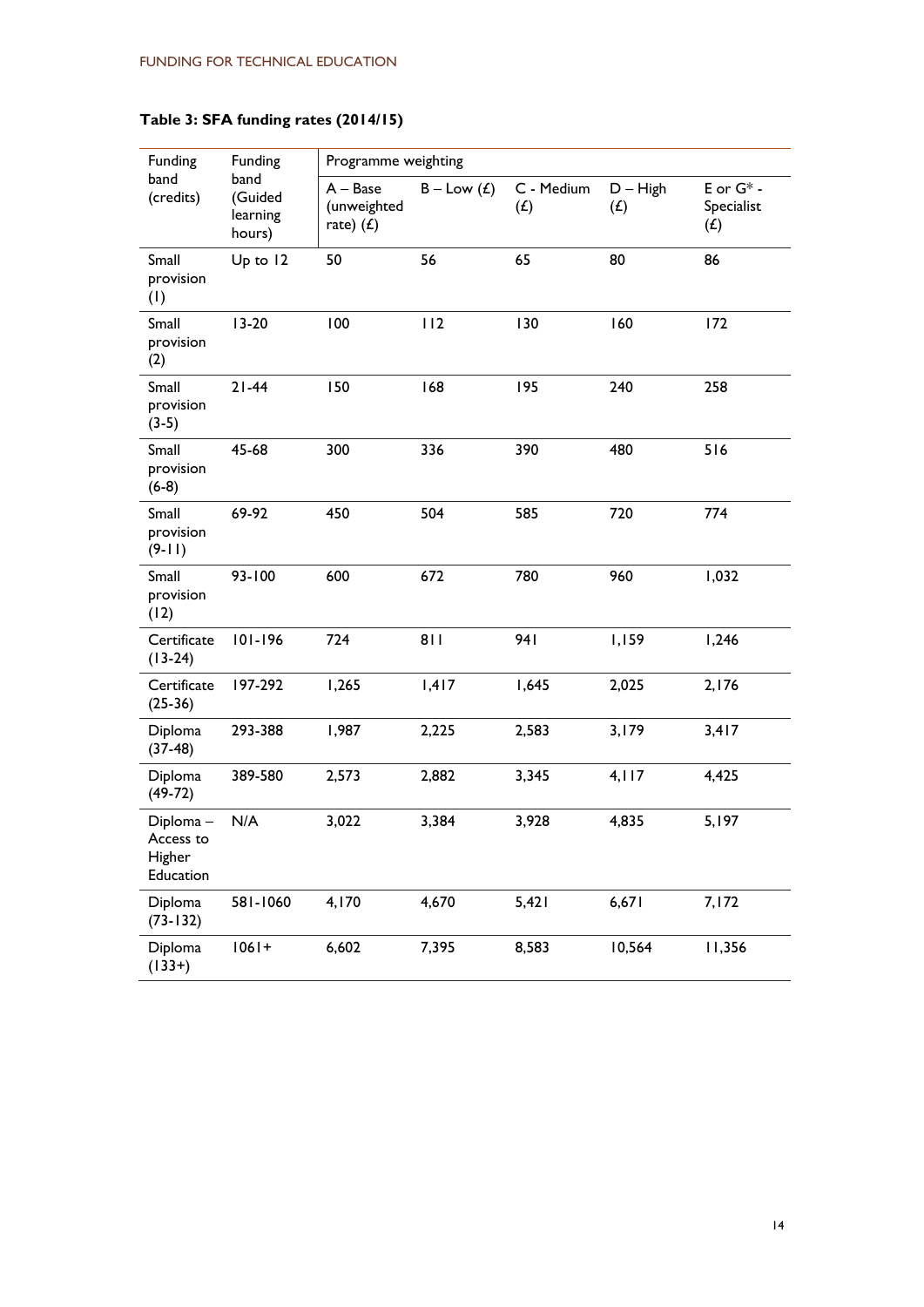## ISSUES FOR TECHNICAL EDUCATION

The eligibility and contribution rules do not, in themselves, appear to raise any specific issues for technical education. In so far as they encourage the development of mathematical skills they may have a positive effect on the supply of people qualified to enter technical programmes at level 3 or above but the effect is likely to be slight. The restriction of full funding to those seeking a first qualification at any level may affect some wanting to undertake technical education but no more than for any other subject.

Some of those over the age of 25 may be deterred from undertaking technical education by the requirement to take out a loan or otherwise meet the full costs of their course. This may have a greater impact on technical studies than some other areas for two reasons. Those on courses of Access to HE are able to have any outstanding FE loan written off on completion of a subsequent HE programme; and this is reflected in the relatively high take up of such courses. There is no equivalent for technical education, yet a parallel could be constructed. An FE loan at level 3 could be written off for example for anyone who completes a level 4 qualification in a STEM subject or a higher apprenticeship.

Secondly, those wishing to study a technical subject at level 3 or 4 after the age of 24 will have to take out a loan (or otherwise finance a fee) that is 30% larger than someone who studies a humanities programme of equal size. This is not the case in HE where HEFCE grant effectively equalises the cost of STEM and non-STEM provision: and it is not the case in co-funded SFA provision where the student contribution is set at 50% of the unweighted base rate. Government has withdrawn the arrangements whereby apprentices over the age of 24 were required to fund at least 50% of their learning (the other 50% coming in theory from the employer) and there is a case for similar flexibility in terms of STEM costs.

Giving LEPs greater influence over the planning of FE provision seems likely on balance to favour technical education since the priorities of most LEPs seem focussed on growth rather than employment per se and to reflect concerns over skill shortages in growth sectors. In a market-driven system, however, it is not clear how local priorities can affect the decisions of individual learners; nor is it clear why individuals should be discouraged from training for occupations available in other areas of the country but not locally. High quality and impartial information advice and guidance is needed to help resolve these tensions.

An interesting recent development has been the suggestion by Liam Byrne MP that it might be worth exploring whether adult FE could be funded on a per student basis along the lines of EFA rather than per qualification as at present. While the huge variation in the size of adult programmes would make a simple per student funding system unworkable it might be worth considering funding per full time equivalent (FTE) student or even funding per place. LEPs for example might be given the power to apply a limited amount of place led funding where the demand for priority subjects was too low to be viable under the present 'lagged' arrangements but expected to grow once investment in new provision had been made.

# CURRENT FUNDING FOR 14-16 YEAR OLDS

While funding for the education of the 14-16 age group has not changed in recent years, there have been important changes to the institutional structure of provision which may in time require such change to be contemplated. Schools are becoming increasingly differentiated with the growth of University Technical Colleges (UTCs) following a curriculum that emphasises scientific and technical subjects, studio schools that emphasise practical learning and proposals for Career Colleges that would also emphasise practical subjects but be co-located within FE colleges. FE colleges are able to recruit groups of students directly at the age of 14 and there is a small but growing number of Free Schools that also deliver to that age group. In all cases there is a requirement that they should offer a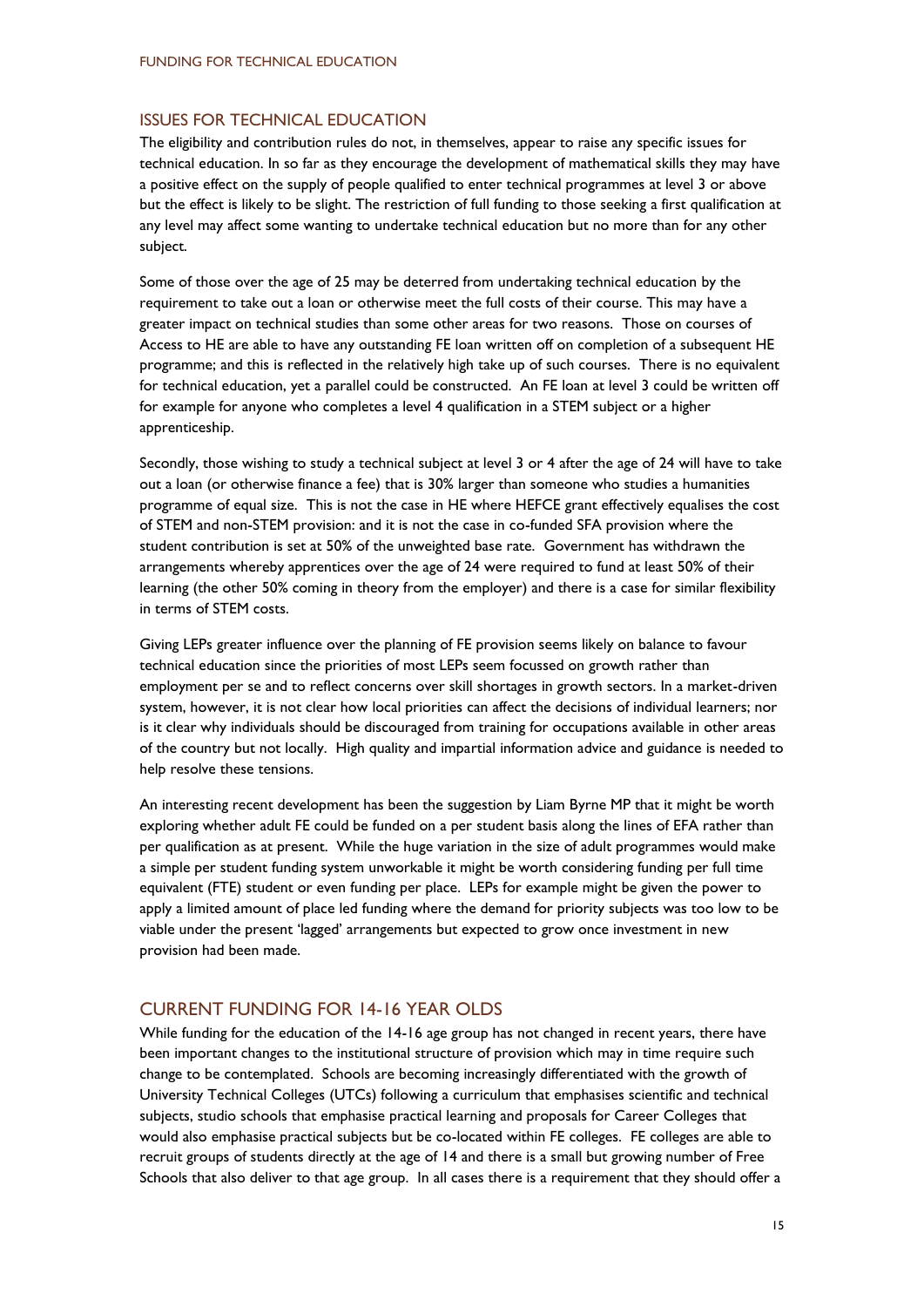broadly based curriculum including English and maths (but not necessarily the national curriculum); their technical or vocational specialisms are provided in addition to academic GCSEs, sometimes requiring a longer school day.

#### **ELIGIBILITY**

All pupils in local authority maintained schools in England must follow the national curriculum which specifies the subjects to be taught and the content of those subjects<sup>27</sup>. At key stage 4 for pupils aged 14-16 there are mandatory subjects (English, maths, science, citizenship and computing) and four further areas of 'entitlement' where pupils are entitled to be offered one subject from each block (arts, humanities, modern foreign languages and design & technology). In addition there is a requirement to offer religious and physical education and personal, social and health education. Academies and other independent providers are not required to follow the national curriculum but should provide 'a broad and balanced offer' including English and maths.

The national curriculum does not specify the amount of time to be spent on each subject but stresses that the minimum requirements do not take the whole school week. Schools are able to add subjects, either from within the entitlement group or outside it altogether including vocational qualifications or non-qualification activity. On average it seems that English, maths and science typically occupy some 2 days per week, and the other statutory requirements another two days leaving around one for locally determined variations.

Another facet of eligibility concerns which institutions are eligible for public funding to offer provision to pupils aged 14-16. Following the Wolf Review it was agreed in principle that FE colleges could offer such programmes; in practice DfE have restricted the opportunity to those institutions with an Ofsted grading of Good or Outstanding and with a secure and separate place in which the teaching can take place. In the first year therefore only six colleges are offering a 14-16 programme though many more initially expressed interest.

#### **PRIORITIES**

Government priorities are clearly signalled through the mandatory and optional elements of the national curriculum where science and maths play an important part. They are also signalled through performance measures, however, which have a direct effect upon the practice of institutions. The headline measure of school performance at KS4 – the percentage of pupils gaining 5 GCSEs including English and maths at Grade C or above – was amended following the Wolf Review to exclude a large number of vocational subjects that had formerly been deemed equivalent to GCSEs. Government has now identified a limited number of 'high quality' vocational qualifications that from 2014<sup>28</sup> can be included in tables relating to technical and applied general subjects alongside the traditional academic ones. From 2017 Technical Awards and 'substantial vocational qualifications' will also be reported.

An additional performance measure is the English Baccalaureate; a count of pupils at a school achieving a limited set of more academic qualifications – English, maths, science (which from 2014 can include computing) a language and history or geography. It is designed to encourage schools to offer those qualifications said to be most valued by higher status universities (though a similar move to identify so-called 'facilitating subjects' at 'A' level appears to have been dropped).

27

[www.gov.uk/government/uploads/system/uploads/attachment\\_data/file/244221/SECONDARY\\_nationa](http://www.gov.uk/government/uploads/system/uploads/attachment_data/file/244221/SECONDARY_national_curriculum3.pdf) [l\\_curriculum3.pdf](http://www.gov.uk/government/uploads/system/uploads/attachment_data/file/244221/SECONDARY_national_curriculum3.pdf)  28

[www.gov.uk/government/uploads/system/uploads/attachment\\_data/file/287489/2016\\_KS4\\_Publication](http://www.gov.uk/government/uploads/system/uploads/attachment_data/file/287489/2016_KS4_Publication_list_revised_March14.pdf) list\_revised\_March14.pdf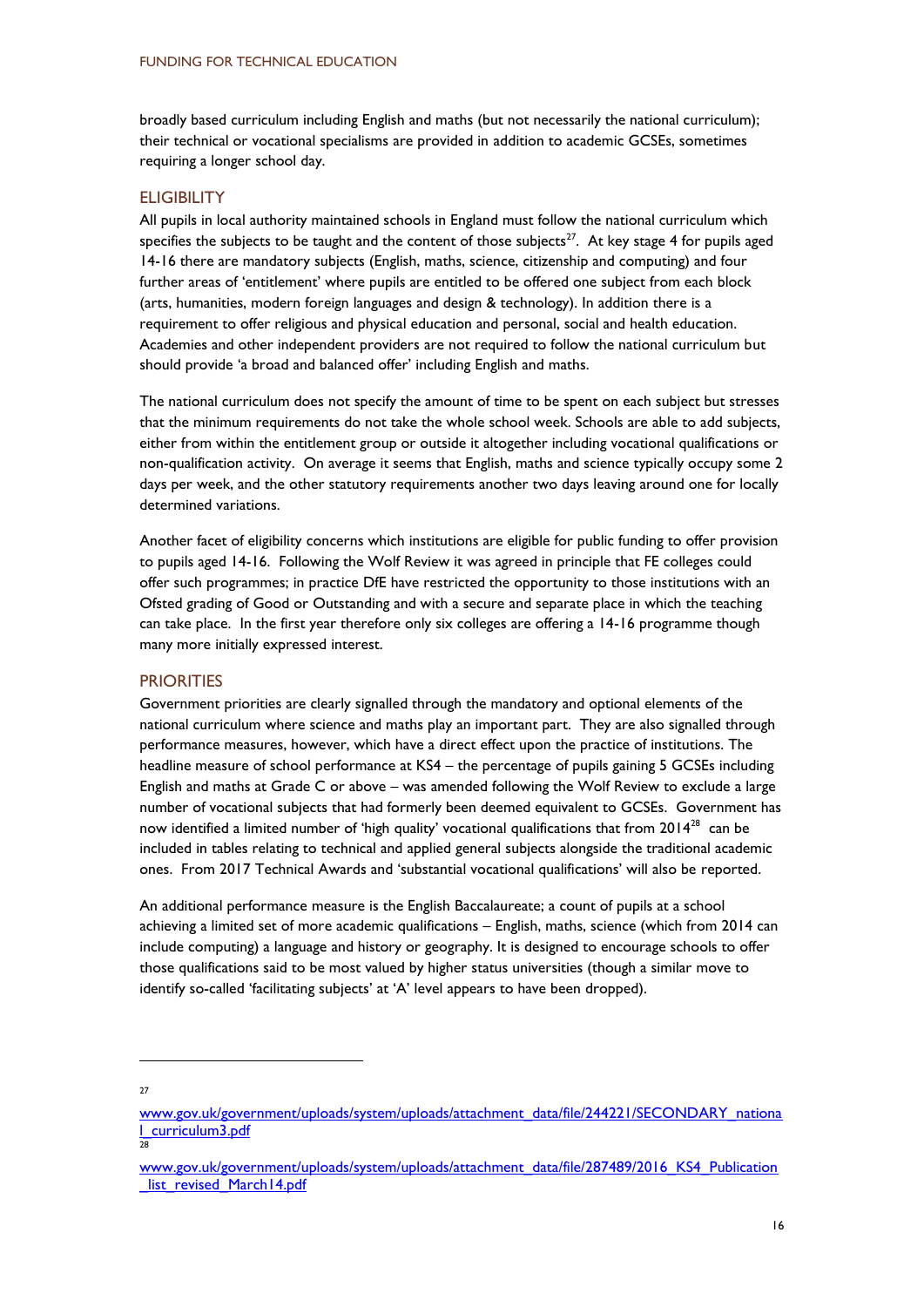## ALLOCATIONS

As with post-16 provision, allocations of funding to schools and colleges for 14-16 year olds primarily reflect demand. The aim of government policy is that good schools should be enabled to grow while those offering poor provision or not meeting their needs in other ways should face the threat of declining numbers. In line with this policy funding allocations do not attempt to manage the numbers applying for particular types of specialist school.

Government policy in relation to UTCs is to encourage their expansion up to around 100 institutions. There seems to be no overt national policy in relation to their focus other than a concentration on technical subjects<sup>29</sup> and perhaps an implied preference for engineering. The detail of which technologies are emphasised is an issue for local sponsors and part of the criteria for approving an application is that the sponsors can demonstrate that they are responding to local need. It is not clear how many studio schools are envisaged by government though the DfE supports their expansion as part of its diversification agenda. As with UTCs there is no national presumption about the mix of specialisms that is required for studio schools; the sponsors must demonstrate through the application process that the institution meets a locally identified need. Provision for those aged 14-16 in FE colleges reflects the same policies. Consideration at a national level concentrates on the capacity of the sponsoring institution to deliver high quality education and demonstrate local need. Thinking around Career Colleges is at an early stage and their numbers and focus are not clearly determined.

#### RATES

Funding for pupils in local authority maintained schools up to the age of 16 is determined by the local authority on the basis of a formula, the nature of which is prescribed by DfE. In essence the formula must be based on pupil numbers and can reflect their age – the key factor is the age weighted pupil unit of resource or AWPU. A school can attract additional funding based on factors such as where it is located (a weighting for London and the SE) and whether pupils count as disadvantaged (the pupil premium).

Academies and free schools (including UTCs and studio schools) receive funding on a similar basis, calculated as what they would have received were they a local authority school in the same area. As the proportion of schools that are academies grows this arrangement is increasingly anachronistic and there is mounting pressure to develop a national funding formula. Such a formula has however been on the DfE agenda for many years and always deferred because of the turbulence it would cause. The latest small step, announced in March 2014 $30$ , is the proposal for a minimum level of funding to be introduced in 2015.

Funding for 14-16 year olds in FE colleges comes directly from the EFA<sup>31</sup>. It is based on the post-16 formula but is modified to reflect the 14-16 context. There is for example no reduction for noncompletion and the disadvantage uplift uses disadvantage as a proxy for the measures of underachievement used at 16+.

Unlike post-16 funding there is no reflection in the schools formulae of the different costs of delivering different subjects. In large part this is because all schools (up to now) have had to deliver

29

[www.gov.uk/government/uploads/system/uploads/attachment\\_data/file/289391/140312\\_UTC\\_HTAG\\_](http://www.gov.uk/government/uploads/system/uploads/attachment_data/file/289391/140312_UTC_HTAG_FOR_PUBLICATION.pdf) [FOR\\_PUBLICATION.pdf](http://www.gov.uk/government/uploads/system/uploads/attachment_data/file/289391/140312_UTC_HTAG_FOR_PUBLICATION.pdf)  30

[www.gov.uk/government/uploads/system/uploads/attachment\\_data/file/293930/Fairer\\_school\\_funding](http://www.gov.uk/government/uploads/system/uploads/attachment_data/file/293930/Fairer_school_funding_consultation.pdf) [\\_consultation.pdf](http://www.gov.uk/government/uploads/system/uploads/attachment_data/file/293930/Fairer_school_funding_consultation.pdf) 31

[www.gov.uk/government/uploads/system/uploads/attachment\\_data/file/268614/14\\_to\\_16\\_enrolment.](http://www.gov.uk/government/uploads/system/uploads/attachment_data/file/268614/14_to_16_enrolment.pdf) [pdf](http://www.gov.uk/government/uploads/system/uploads/attachment_data/file/268614/14_to_16_enrolment.pdf)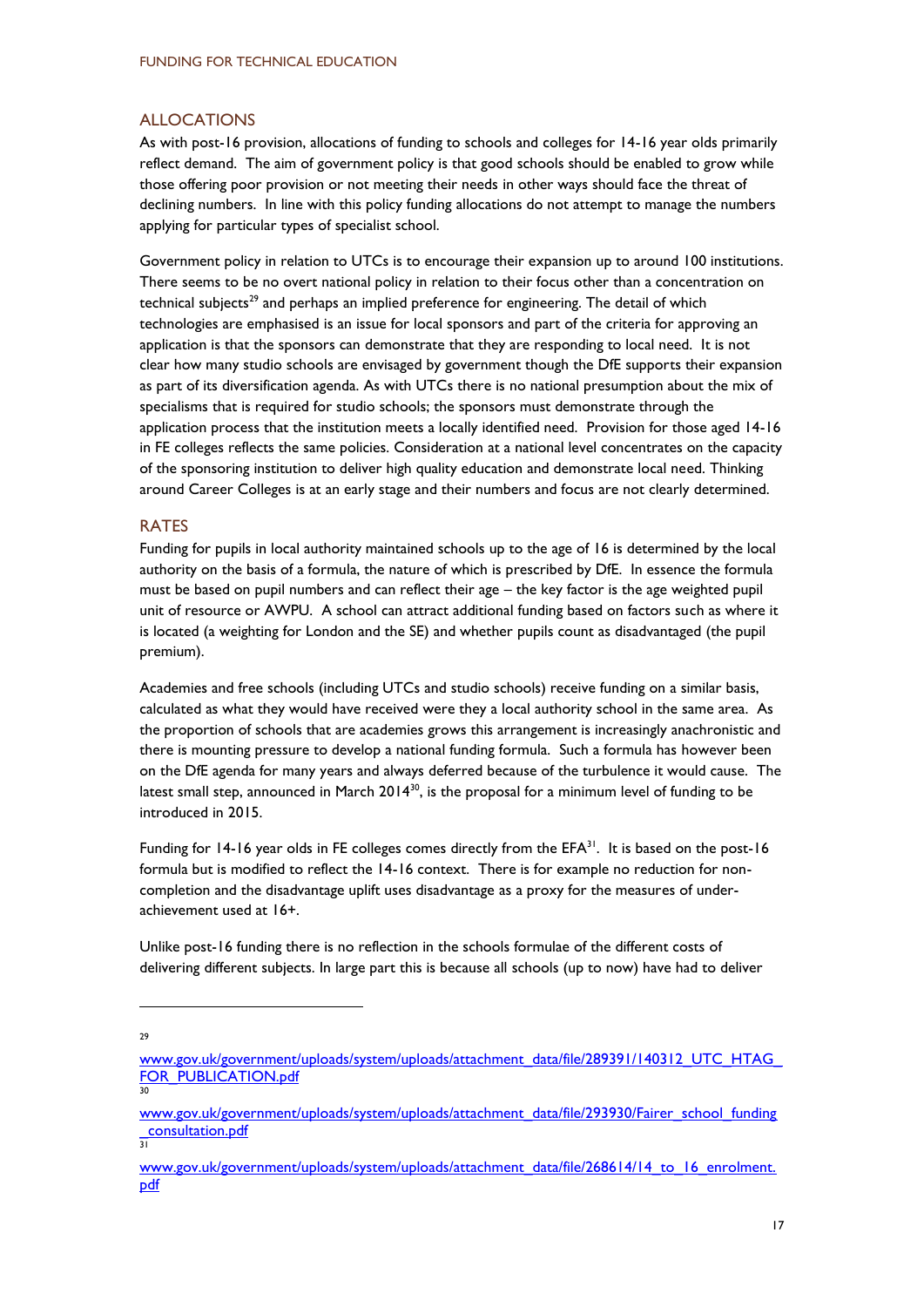the same national curriculum and in practice have delivered it in substantially the same way. This is changing as academies, including UTCs and studio schools, do not have to follow the national curriculum and the latter explicitly aim to deliver education in a different way. UTCs deliver more than the national curriculum, often through adopting a longer teaching day.

Although precise comparisons are difficult the level of funding for 14-16 year olds is higher than that for 16-18s in schools or colleges. The AoC estimates it as around 20% higher; some indication of the difference can be gleaned from the fact that while the base rate for 16-18s is £4,000 (£3,300 for 18 year olds) the minimum funding proposed for key stage 4 is £4,529. In both cases there are additions for disadvantage, area costs and disability.

# ISSUES FOR TECHNICAL EDUCATION

Many of the recent changes in arrangements for the 14-16 phase of education seem positive from the perspective of technical education. An increasing number of schools are no longer confined to delivering the national curriculum, though they are (rightly) expected to continue to emphasise English and maths. Schools and FE colleges are able to deliver vocational qualifications to this age group and build in extended project work and work experience in partnership with sponsoring employers. The performance measures at key stages 4 and 5 are being modified in an attempt to increase the status of vocational qualifications. All these changes seem set to continue since, with varying degrees of enthusiasm, they command cross party support.

The major issue posed for technical education concerns the rates paid for provision and whether the principle of per-student funding remains tenable once the nature of programmes offered at different institutions begins to diverge sharply. It is clear from the experience of the post-16 sector over decades that delivering practical and technical subjects is more expensive, primarily because of restrictions on group size. Research for the charity Edge has suggested that the curriculum offered by UTCs costs around 20% more than average to deliver – based on lower group size and a longer working week partially offset by a more efficient staffing model.

There are precedents in post-16 provision for some institutions offering agricultural education to receive higher rates of funding than other colleges do for apparently similar subjects on the grounds that their delivery model is inherently more expensive. This thinking might be extended to specialised institutions such as UTCs. The division of subjects into academic, applied general and technical might provide an alternative logic based on the nature of provision rather than the type of provider.

# CONCLUSIONS AND IMPLICATIONS FOR TECHNICAL EDUCATION

The major conclusion to be drawn from this survey is that funding arrangements for educational provision post-14 in general do not pose any special difficulties for technical education. Although there are concerns about the complexity of the system and its associated costs in terms of bureaucracy, and also concerns about the impact of successive cuts in the unit of resource the fears are, in the main for provision as a whole and do not relate specifically to technical education or STEM.

In part this reflects the fact that the detail of the funding rates is not such a large driver of institutional behaviour as some observers might imagine. Inspection and performance measures have a much larger effect on school and college practice. Moreover, some of the intended variations in funding derived from funding rates are overshadowed by unplanned variations in institutional income deriving from changes in student choices. Schools and colleges tend to manage this unpredictability by treating income in aggregate, at least in the short term, i.e. they don't try to align income and expenditure at the course or subject level.

Moreover incentives to institutions do not readily translate into incentives for students. This is one reason why there seems little appetite to seek to promote technical education by increasing funding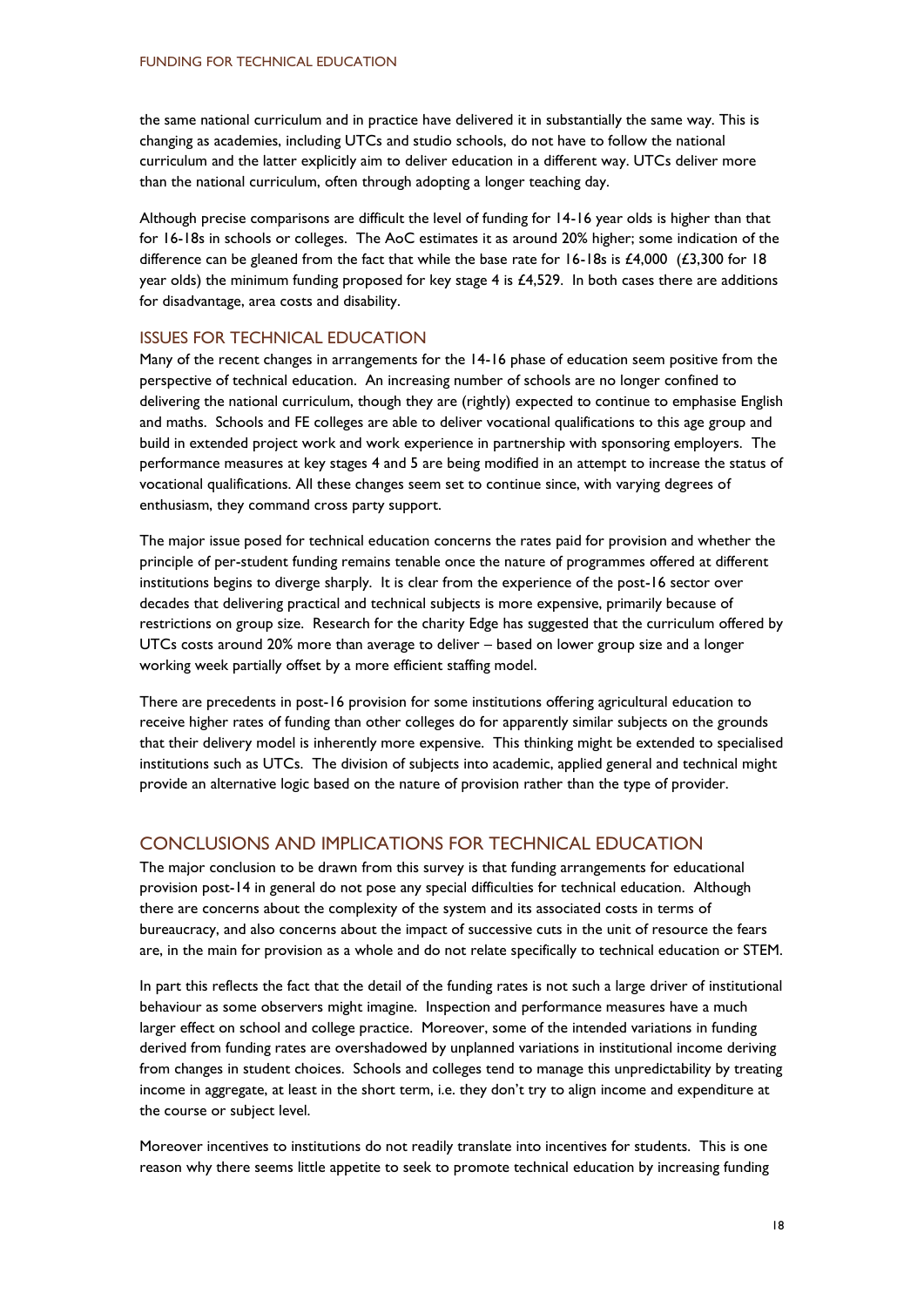rates for certain courses. The other reason is that the policy of all political parties remains one in which the choices of students (or their parents) drive the system. The arrangements for funding therefore reflect the desire to establish a 'level playing field' as a basis for institutional competition which it is believed will maximise quality and responsiveness.

There are however a limited number of areas where funding policy might be better aligned with the aspiration to increase the provision and uptake of technical education. The first concerns the capital cost of establishing, and to a lesser extent maintaining, up to date technical facilities. Differences in revenue funding reflect differences in running costs; they take account of the greater consumption of materials in technical subjects but mainly reflect differences in group size. They do not systematically reflect the extra cost of setting up – the capital equipment or the extra space required in some technical disciplines.

The impact of the extra cost of establishing technical facilities is that STEM provision cannot be extended as readily as that for other subjects when demand increases $^{32}$ . Institutions do receive allocations of capital funding but it is less predictable and operates on a longer time frame. To be sure that growth in technical education is not constrained by an inability to respond quickly a more pro-active capital strategy might be required that finances development ahead of demand materialising. Such development, with its attendant risks of over-supply might be informed by the forward planning and priorities of LEPs who might be charged with ensuring the availability of STEM capacity in their areas.

A second area of potential difficulty concerns the growing development of technical education for the 14-16 phase. The clearest illustration is the distinctive provision offered by UTCs but parallel developments in FE colleges and studio schools raise the same issue. Post-16 funding arrangements reflect, in broad terms, the nature of the curriculum as well as the number of students; pre-16 they do not. To expect UTCs and other providers to deliver a high-quality technical education for the same funding as for a traditional academic education is clearly not sustainable.

There are two precedents in the post-16 system for recognising that some institutions face extra costs. Certain agricultural colleges attract a higher rate of funding for courses that are also offered elsewhere because they do so through the use of particularly extensive practical facilities. There are some parallels with the nature of provision in UTCs which deliver the national curriculum requirements but in a distinctive and more resource intensive way.

The more general arrangement post-16 is to reflect the extra cost of particular subjects wherever they are studied – either in a broad brush manner by EFA or qualification by qualification as with SFA. Given the variety of institutions now starting to offer a more technical curriculum from 14+ this seems the better approach to adopt, and the EFA method would appear the most practical. It is also the most pragmatic approach – EFA would only need to apply from age 14+ the method it uses from 16+.

Finally it could be useful to revisit the arrangements for funding provision at levels 3 and 4 for students over the age of 24 to seek to ensure that technical subjects are not unintentionally discriminated against. At the present time support is only available for this provision through loans. Unlike HE there is no public funding to institutions to ensure that technical programmes need be no more expensive than academic programmes of the same size.

There are two possible consequences of these arrangements. One is that students on technical courses need to take out larger loans (or pay higher fees) than others, which could act as a

 $32$  The positive aspect of this is of course that institutions do not withdraw them lightly as they know they will be difficult to re-instate.